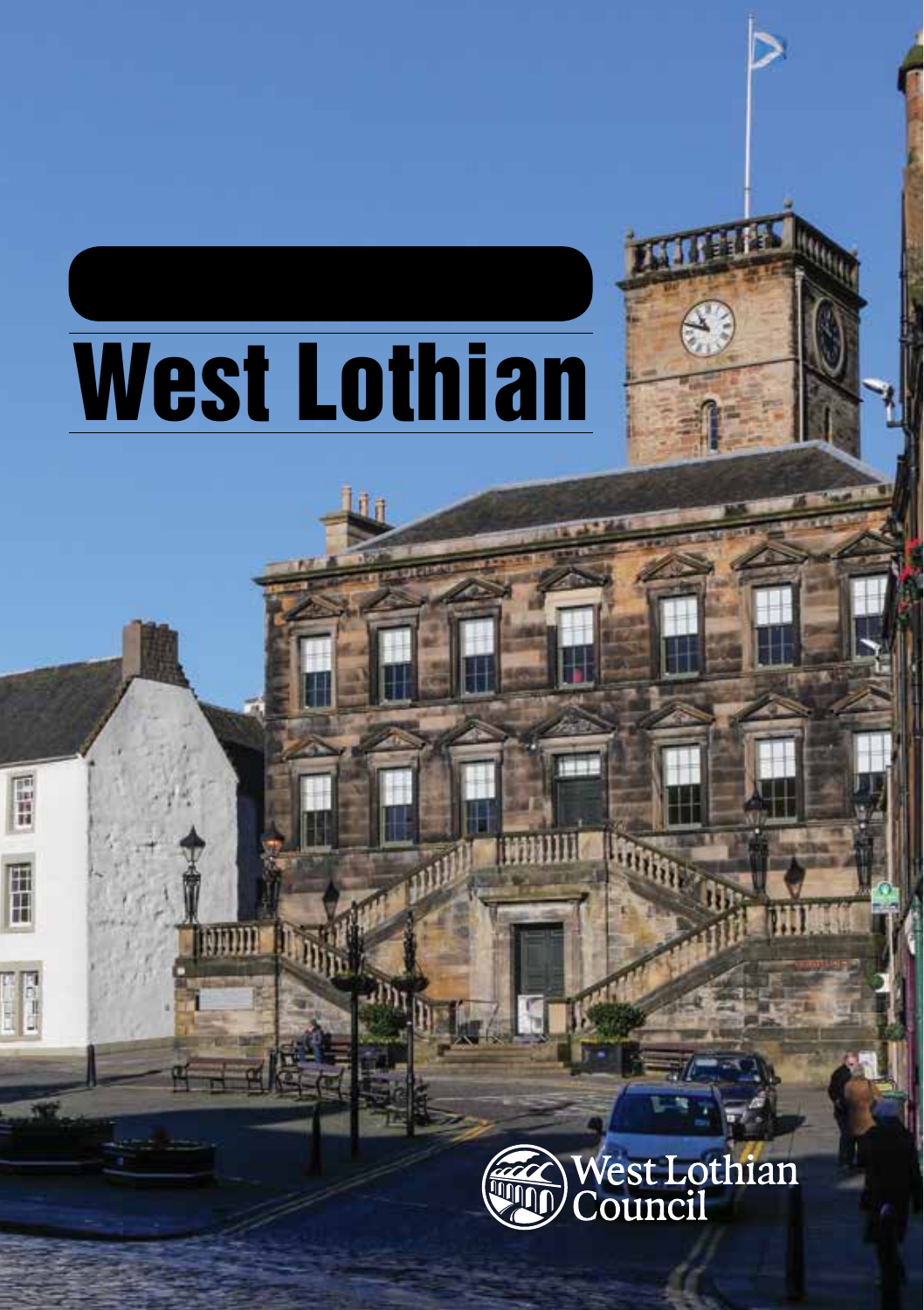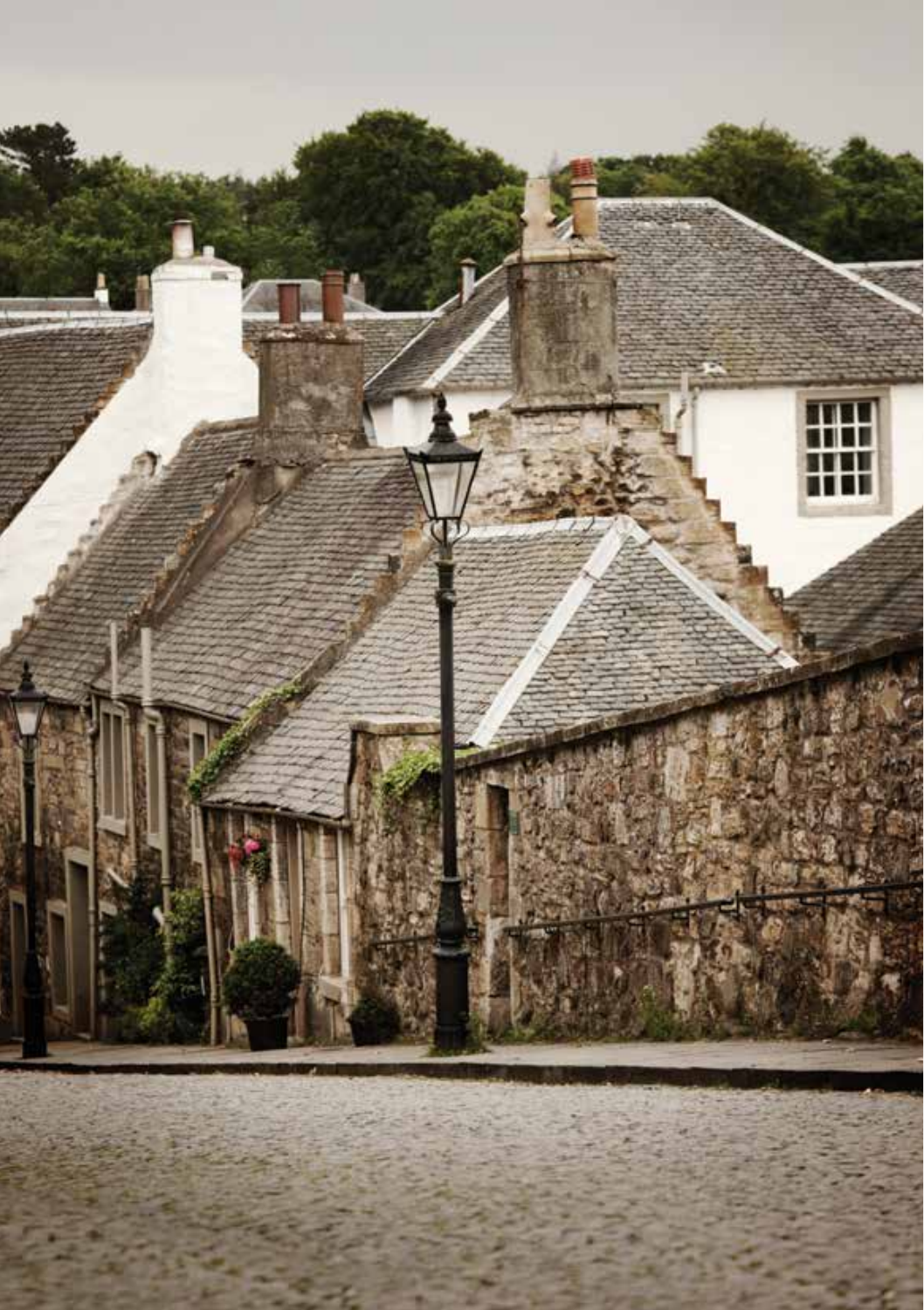## **Contents**

| Foreword                        | 1              |
|---------------------------------|----------------|
| Introduction                    | $\overline{2}$ |
| West Lothian                    | 4              |
| Housing                         | 6              |
| <b>Employment and Careers</b>   | 8              |
| Education                       | 12             |
| <b>Adult Education</b>          | 14             |
| Money, Benefits and Social care | 16             |
| Healthcare                      | 17             |
| Transport and Travel            | 21             |
| Community Life                  | 22             |
| <b>Purely Military</b>          | 23             |
| Other Useful Information        | 25             |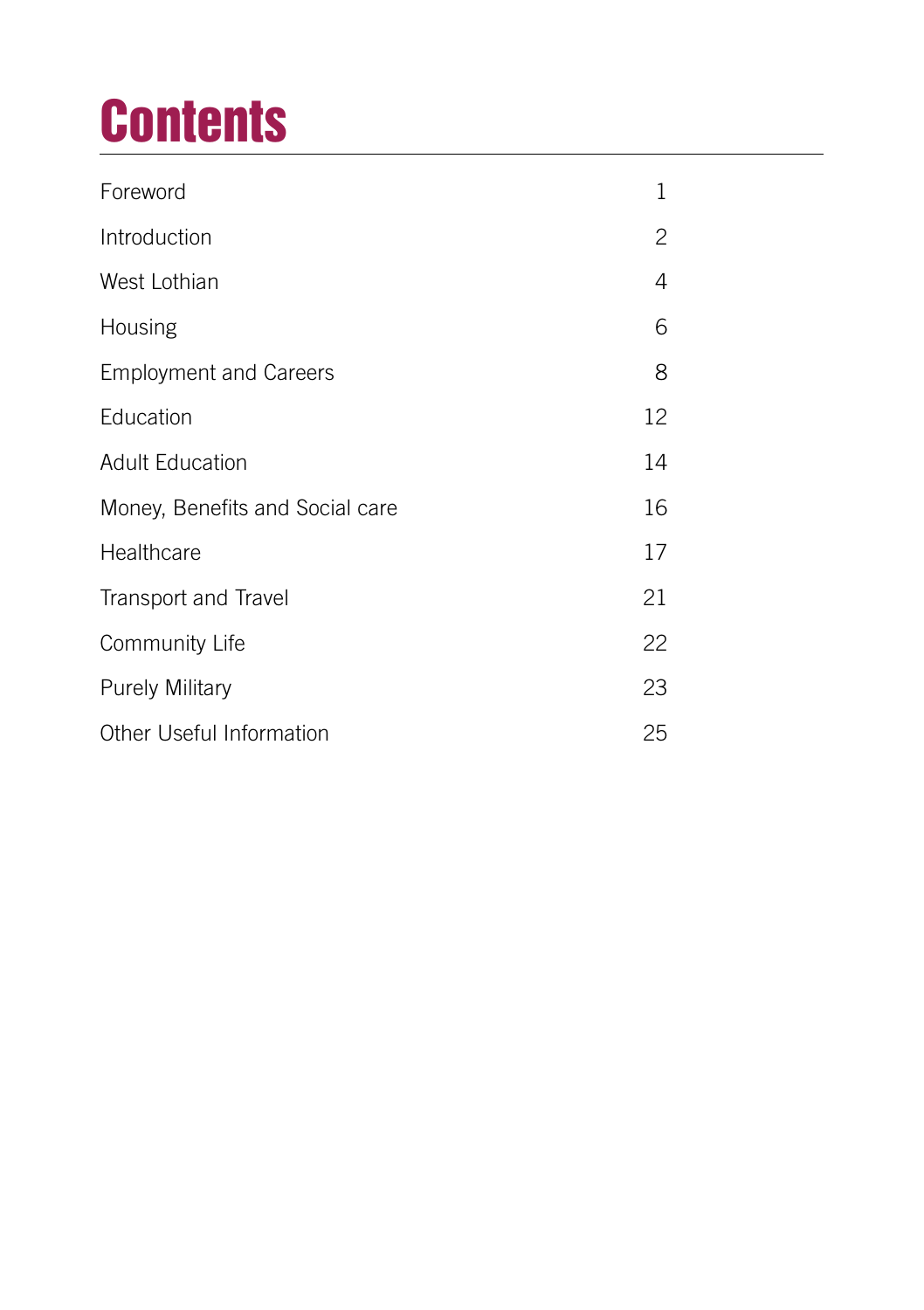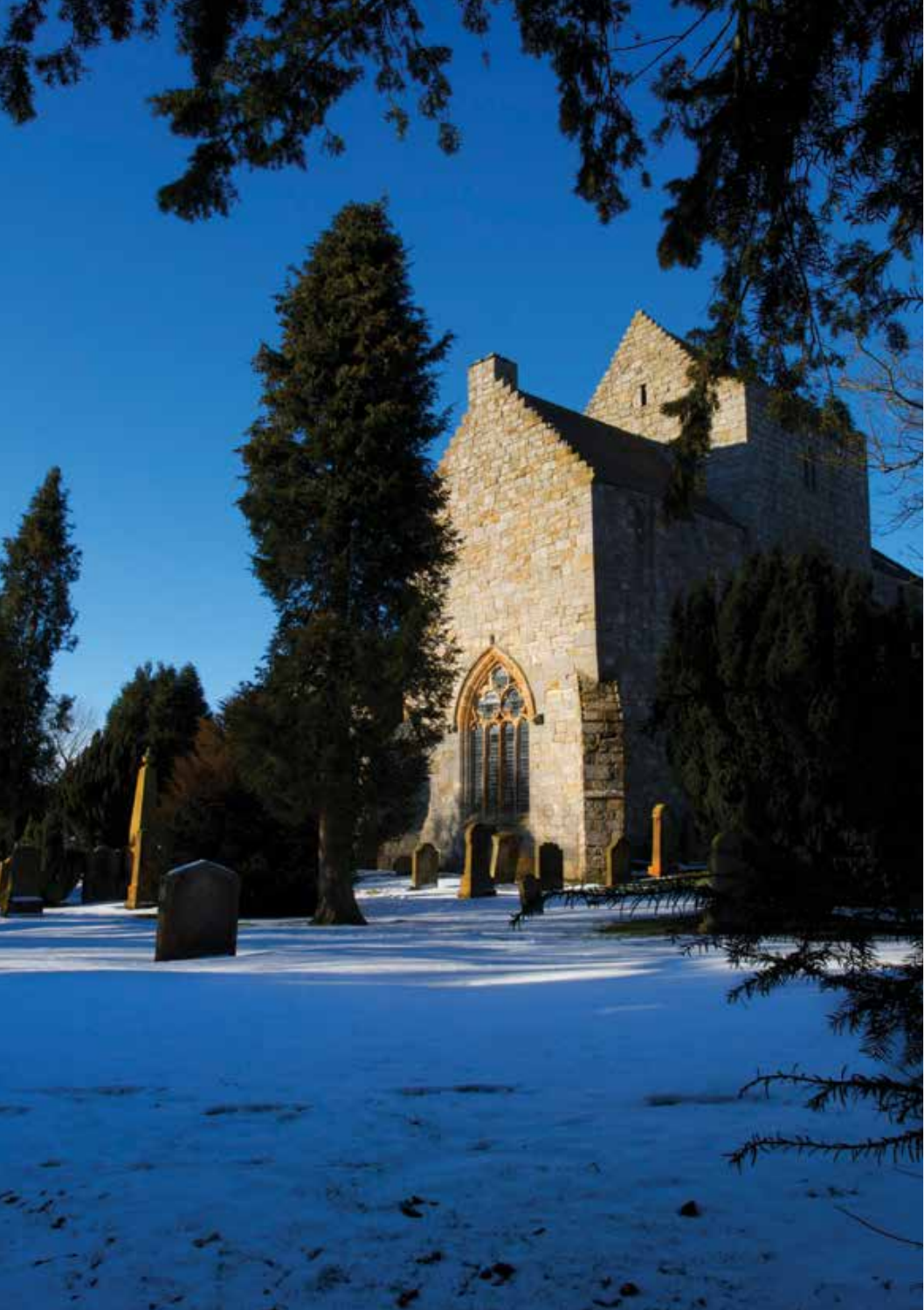### Foreword

#### A message from the West Lothian Armed Forces Covenant Group

*As the members of the West Lothian Armed Forces Covenant Group we are delighted to welcome you to West Lothian.*

*The West Lothian Armed Forces Covenant Group works to ensure that the needs of current and former Armed Forces Personnel are considered in the delivery of local services, and to improving and strengthening the ties between those who serve or have served in the Armed Forces and the communities in which they work and live.*

*West Lothian is one of the fastest growing areas in Scotland, with an excellent track record in the delivery of high quality services. This guide offers some practical information about local services available, including housing, schools, health, money advice, volunteering and employment and further education for current and former Armed Forces Personnel.*

*We hope you find this guide helpful.*

Councillor John McGinty, Chairperson West Lothian Armed Forces Covenant Group

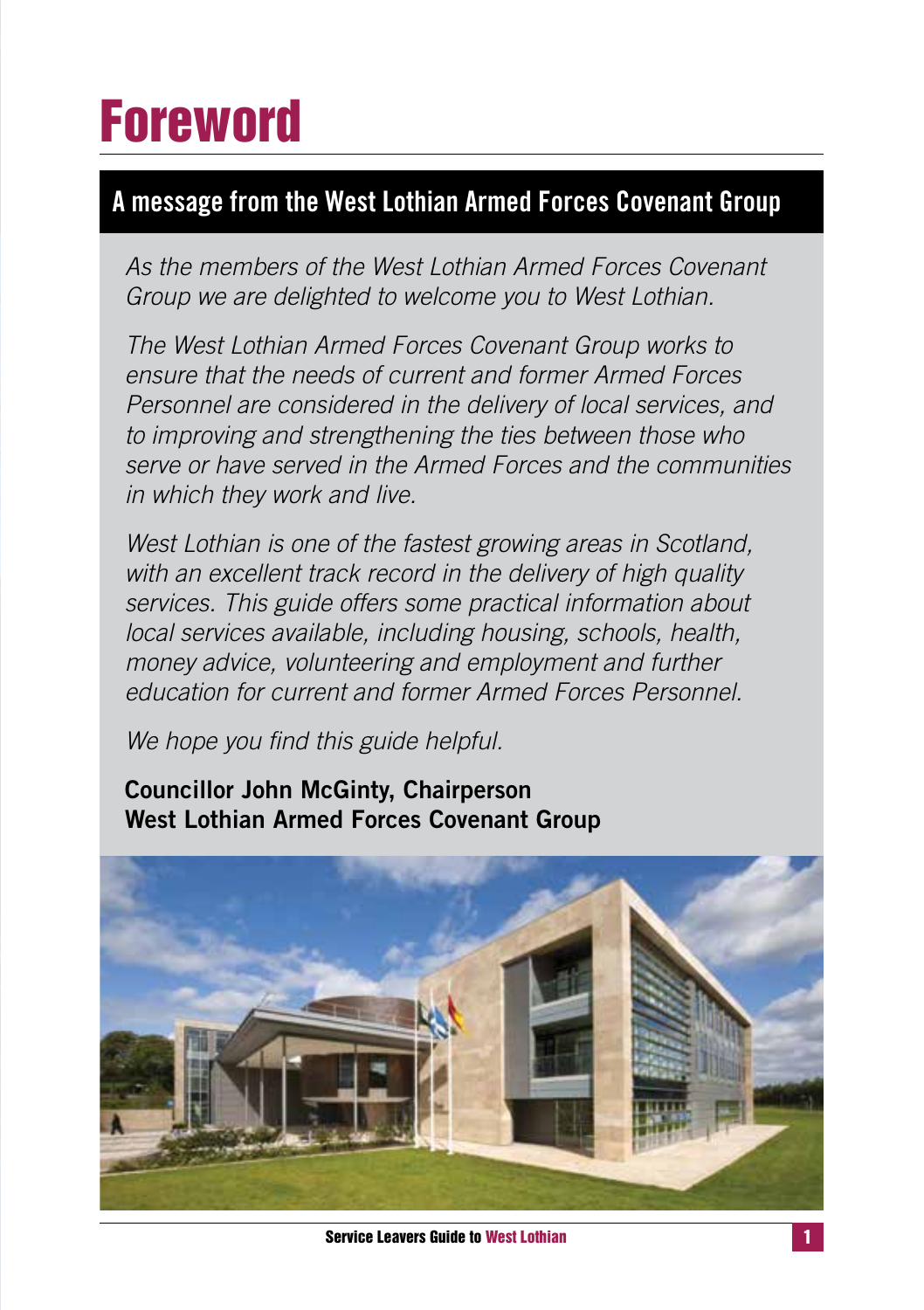# **Introduction**

West Lothian Council has made a pledge to support Her Majesties Armed Forces. As part of this pledge we have signed up to the Armed Forces Covenant. West Lothian Council has produced this information booklet to help those leaving the Armed Forces settle in the area. Our aim is to make your move between Armed Forces and civilian life as easy as possible should you choose to live in West Lothian.

#### The Armed Forces Community

What is the Armed Forces Community? The Armed Forces Community includes current and former Service Personnel (Regular, Reserve – Territorial as was – and National Service) and their families, that served in the Royal Navy, British Army, and Royal Air Force, as well as members of the Merchant Navy who have served on board a commercial vessel in support of UK military operations. Any former member of the above may be referred to as a 'Veteran' or as 'ex-Forces'.

#### What is the Armed Forces Covenant?

The Armed Forces Covenant refers to a pledge made by the UK Government on behalf of the nation as a whole to ensure those Serving Personnel, Veterans and their families are not disadvantaged as the result of their service. It reflects an understanding that the duties, rights and responsibilities of members of the Armed Forces are different from the rest of society, that the demands, obligations and risks of the job are unlike those in any other occupation or Veterans and those currently serving should be treated fairly and supported when in need.

For more information about the Covenant go to www.armedforcescovenant.gov.uk

#### Is this booklet for me?

If you have served at least one day in the Armed Forces you are classed as a Veteran regardless of your rank, gender, age or reason for leaving. Whatever your discharge circumstances this booklet is to help you settle into your new life.

West Lothian Council also has a dedicated webpage for members of the Armed Forces Community www.westlothian.gov.uk/wlafcc which contains a whole range of useful information.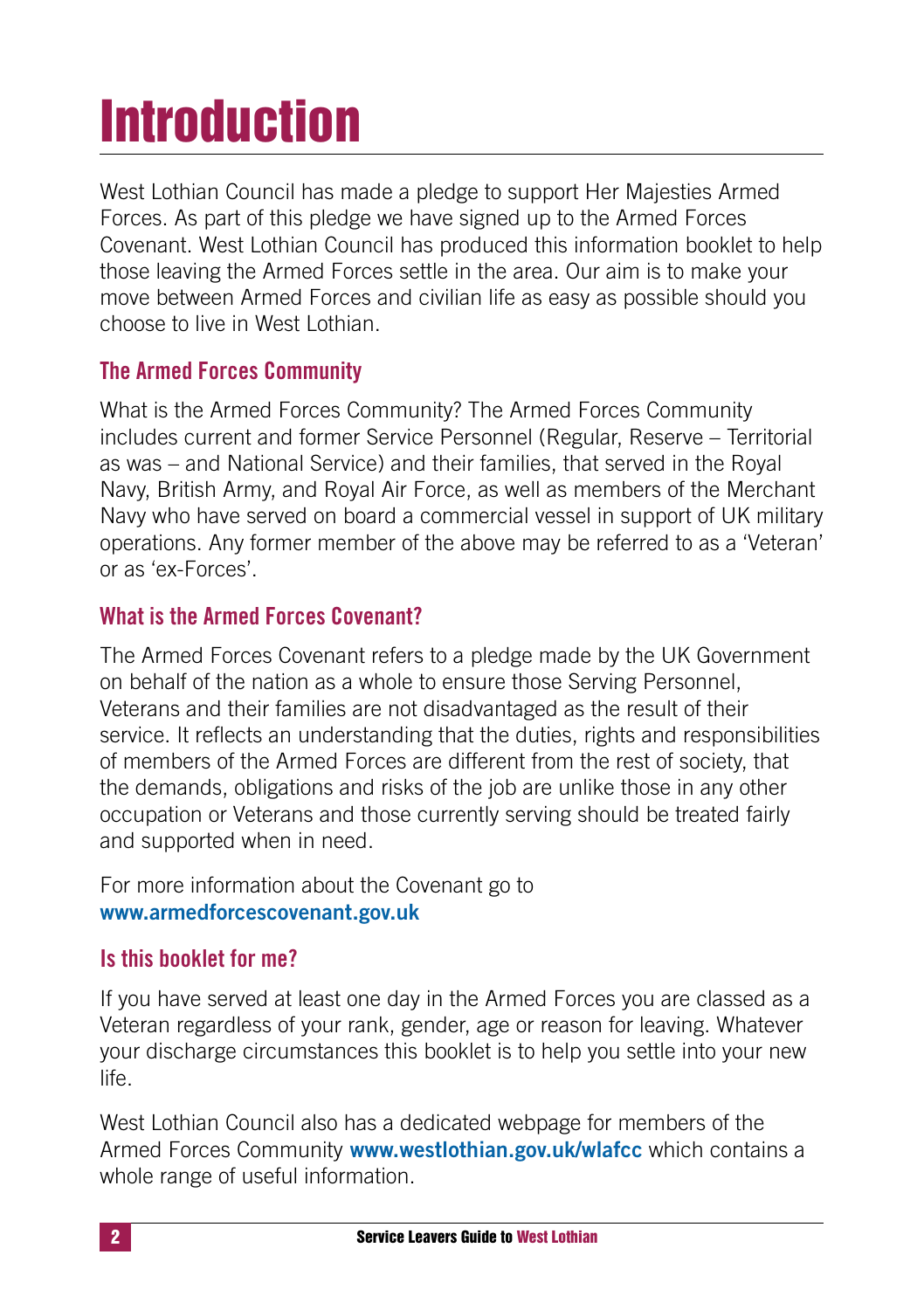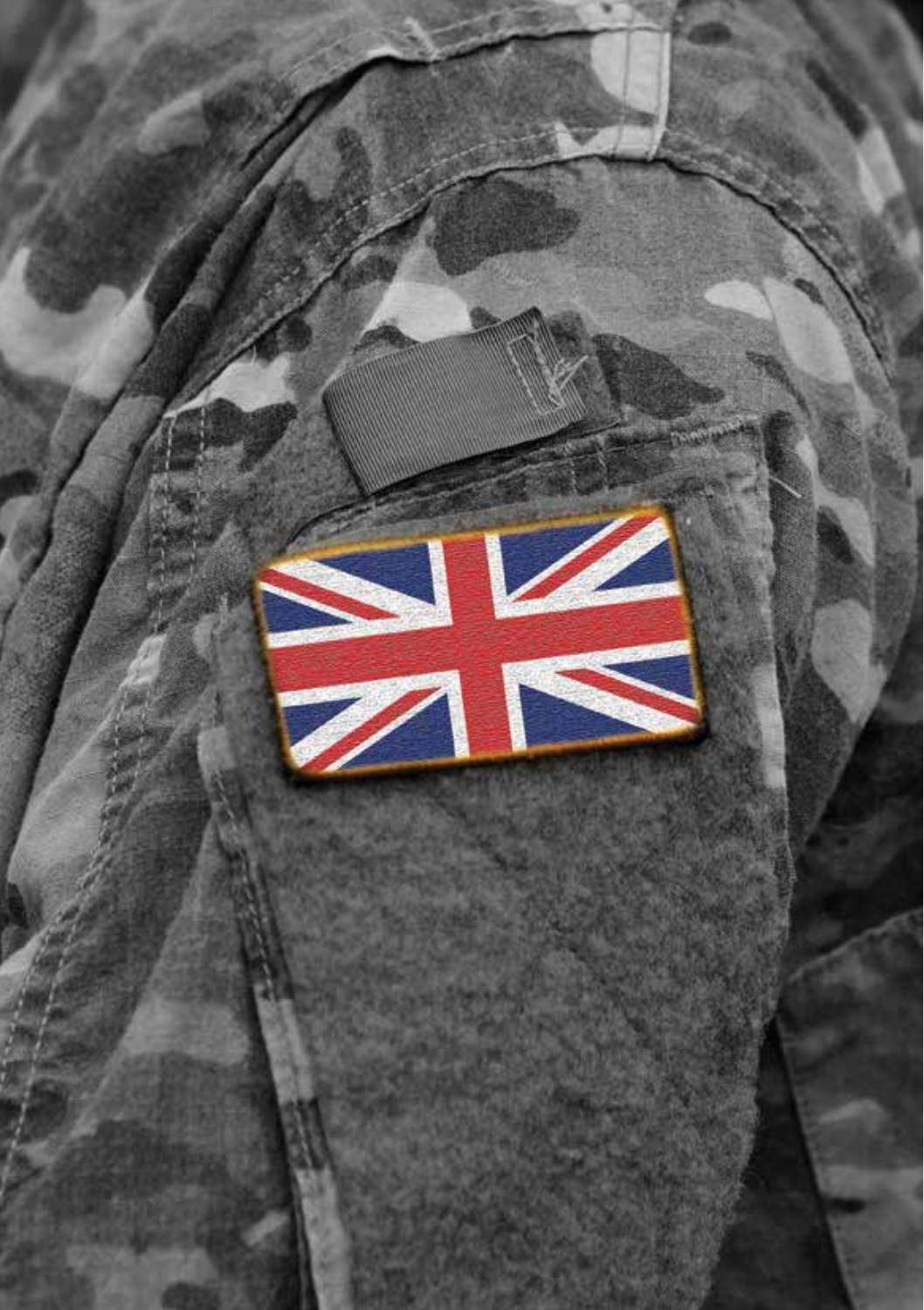# West Lothian

West Lothian Council is one of 32 local authorities in Scotland; it has 33 councillors, a workforce of 7,980 and an administrative centre at the Civic Centre in Livingston. West Lothian has a population of about 181,000 people. The county is predominantly rural but does have several bustling towns including Bathgate and Linlithgow and a thriving retail centre at Livingston, the county's largest town. The modern council area borders, in a clockwise direction, the council areas of Edinburgh, the Scottish Borders, North and South Lanarkshire, and Falkirk.

West Lothian has a rich history and heritage. The old county town was the royal burgh of Linlithgow which is home to the world famous Linlithgow Palace. West Lothian has always been a centre of industry; there were extensive coal, iron, and shale oil mining operations in the 18th and 19th centuries. The famous Five Sisters Bing is a reminder of a rich industrial past.

West Lothian makes a fantastic visit for many great reasons; our rich heritage, friendly towns, great shopping and wide open spaces. Discover places to visit, activities and events, food and drink and accommodation.

West Lothian Council has a user friendly website www.westlothian.gov.uk and an online portal called MyWestLothian.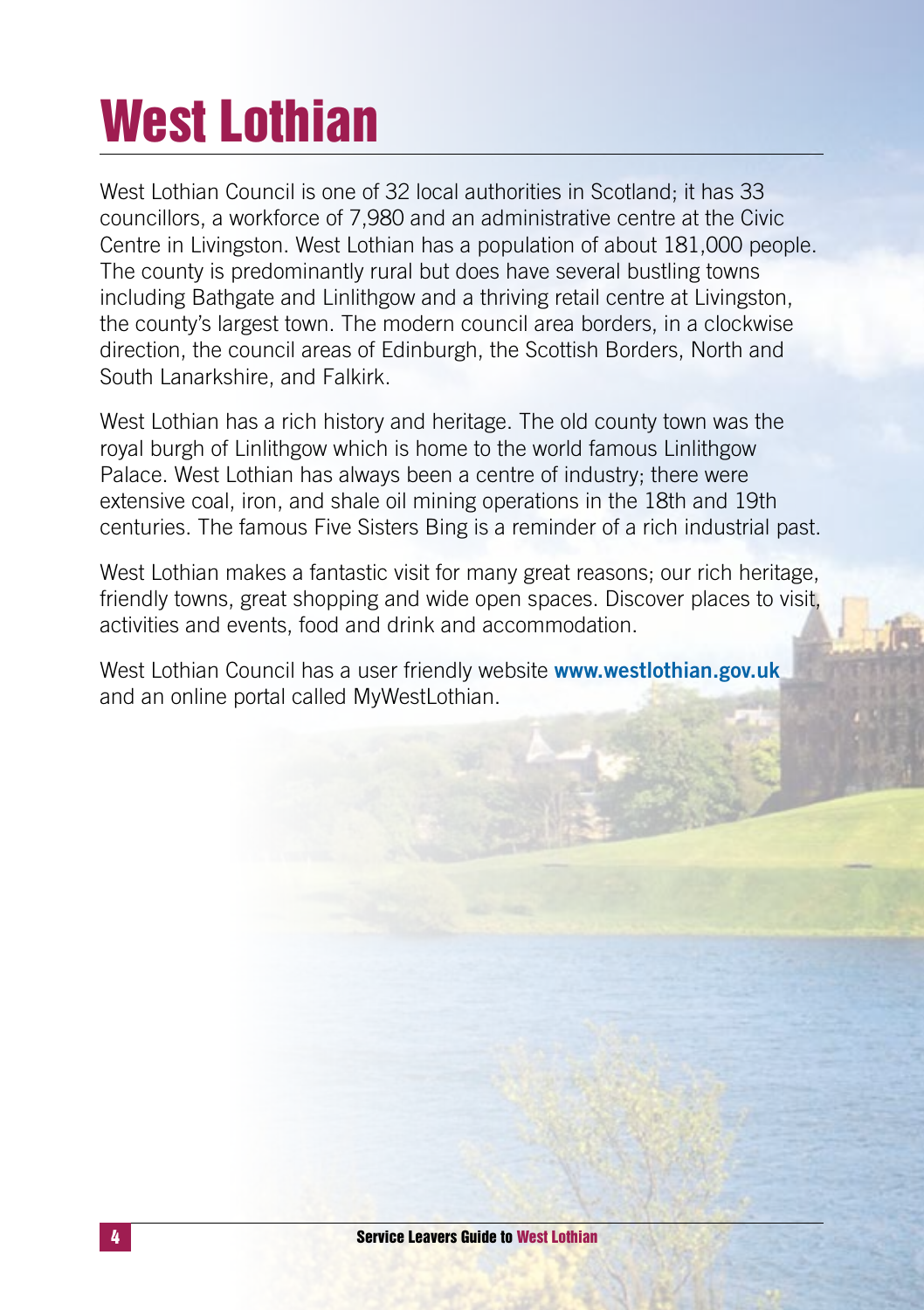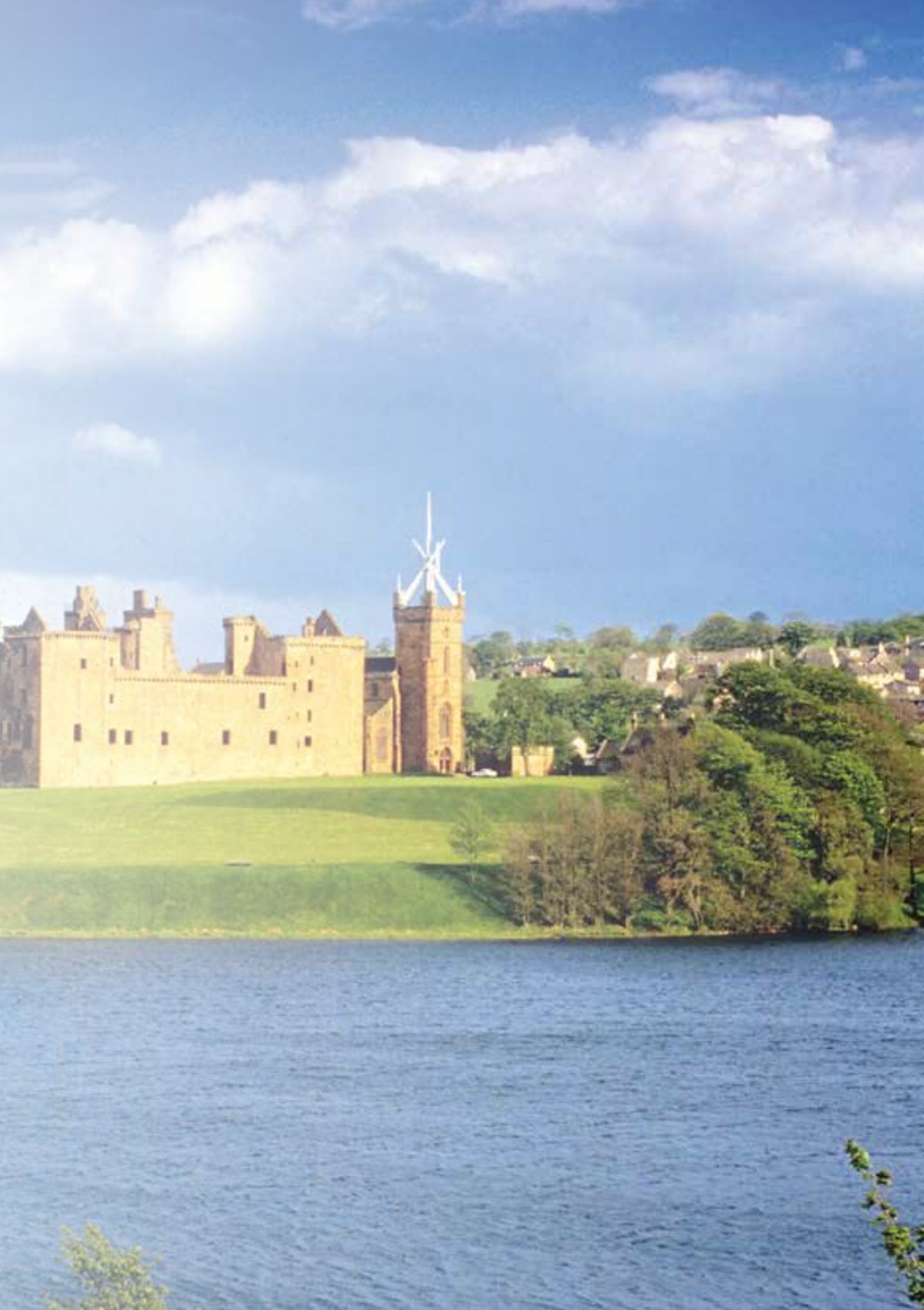# **Housing**

Finding somewhere to live can be a challenge for many people when they leave the Armed Forces. There are many factors to consider; this section will hopefully give you a better understanding of your options.

#### Local authority housing

West Lothian Council can provide housing information and advice to everyone, whether you are a council tenant, an owner/occupier, a lodger, living at home, privately renting, a housing association tenant or even a landlord.

The council have a comprehensive web page at www.westlothian.gov.uk/ housing where you will find information about council housing and how to apply for it, private renting accommodation and housing associations. You can download their housing options booklet at www.westlothian.gov.uk/ article/19925/Housing-Options-Guide

If you have any questions about housing you can email Housing and Building Services at customer.care@westlothian.gov.uk or if you would rather speak to someone you can contact the Advice Shop on 01506 283000.

West Lothian Council have the following policy in relation to Armed Forces Veterans:

Ex-Service Personnel who have been seriously injured in action are given a high priority for adapted homes. This will be achieved through assessment of medical and other applicable housing needs.

Employment/residence connected to service will be considered in the same way as civilian employment/residence. This ensures Service Leavers can choose to apply as homeless in the area in which they have served, and where their families may have become settled.

Forces applicants may choose to advise when they are available for offer. This will prevent offers of housing being made before they receive notice of their discharge date.

Remember when speaking with these services to let them know about your service history.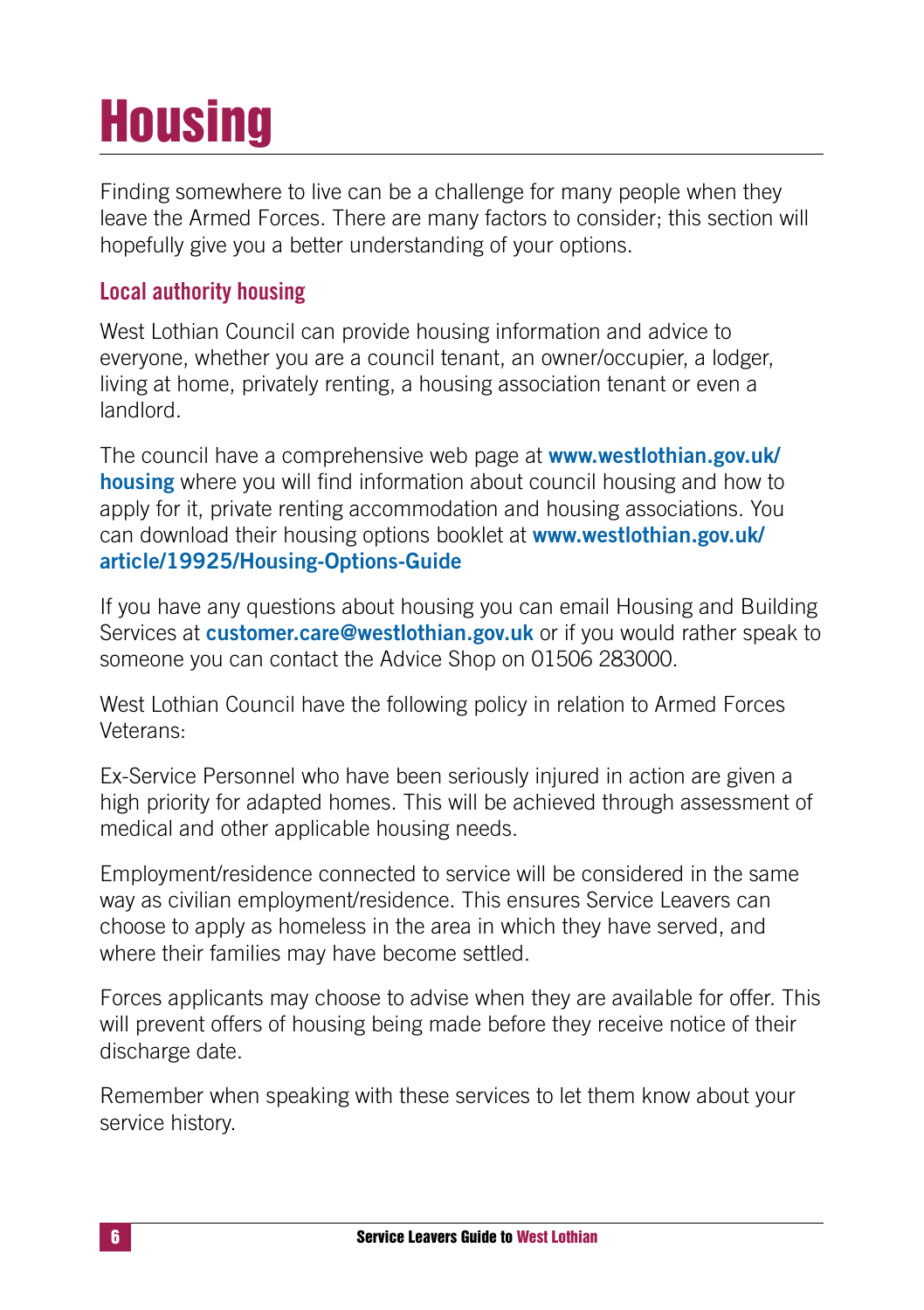#### Buying a home

If you wish to buy a home but cannot afford the total cost, there are a number of schemes that might be able to help you.

The Forces Help to Buy Scheme enables Service Personnel to borrow up to 50% of their salary (to a maximum of £25,000) to buy their first home or to move to another property on assignment or as their families' needs change. More information can be found at www.gov.uk/guidance/forces-help-to-buy

The Scottish Government operates shared equity schemes which can help you to buy a home that is for sale on the open market, or to buy a new build home from a housing association or local council. Support is also offered through the Help to Buy (Scotland) Scheme to purchase a new build property from a participating builder. Funding for these schemes is provided by the Scottish Government and you can find out more about them at www.mygov.scot/help-buying-home/

#### Private renting

When leaving the Armed Forces you may wish to rent privately. For comprehensive information about private renting in Scotland visit the Scottish Government's web page at Private residential tenancies: tenant's guide at www.gov.scot/publications/private-residential-tenancies-tenants-guide/

Homes for private rent can be found online through websites such as www.rightmove.co.uk, www.citylets.co.uk and www.lettingweb.com

#### Further housing advice

The Armed Services Advice Project (ASAP) www.adviceasap.org.uk provides free, impartial advice to members of the Armed Forces Community.

You can also visit Housing Options Scotland and download their military matters booklet www.housingoptionsscotland.org.uk or visit the East of Scotland Housing Hub www.eastscotlandhousingoptions.co.uk

Alternatively you can go to www.mygov.scot/veteran-housing/ and download the Scottish Governments Housing Guide. This guide also has links to charity organisation that can offer support and advice.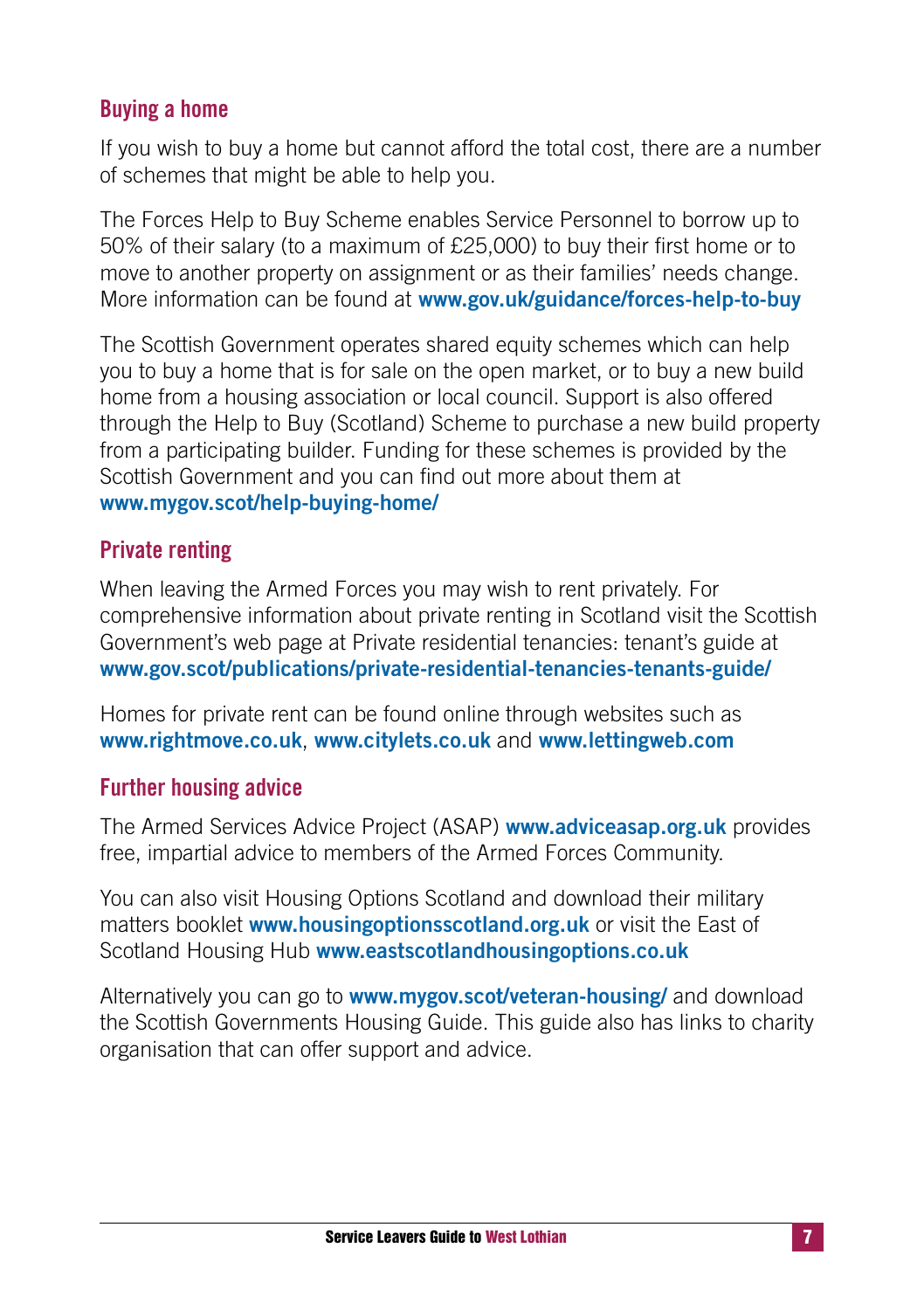# Employment and Careers

There are a number of ways to find work in West Lothian and below is a list of the support services that are available to help you to obtain employment.

#### Access2Employment

West Lothian Council's unique service, Access2employment (A2E), provides West Lothian residents with support and information on finding employment, training and education.

Access2Employment offers a wide range of services including:

- ❋ Guidance on CV preparation
- ❋ Help with application forms
- ❋ Interview techniques advice
- ❋ Access to the latest vacancies and job search resources
- ❋ Advice on local training opportunities
- ❋ Free access to computers
- ❋ Information on funding to help you move into work

You can contact one of our advisors on 0800 032 9768 to get information and advice on all of the above. Alternatively, you can find out what services are available in your local area and how to access them by visiting www.westlothian.gov.uk/access2employment and clicking on the box for your area.

#### Skills Development Scotland (SDS)

SDS provides information, advice and guidance about employment and careers and work-based training programmes aimed at building career management skills. They support a wide range of pathways into work, including Modern Apprenticeships. There is an SDS careers centre based in Livingston.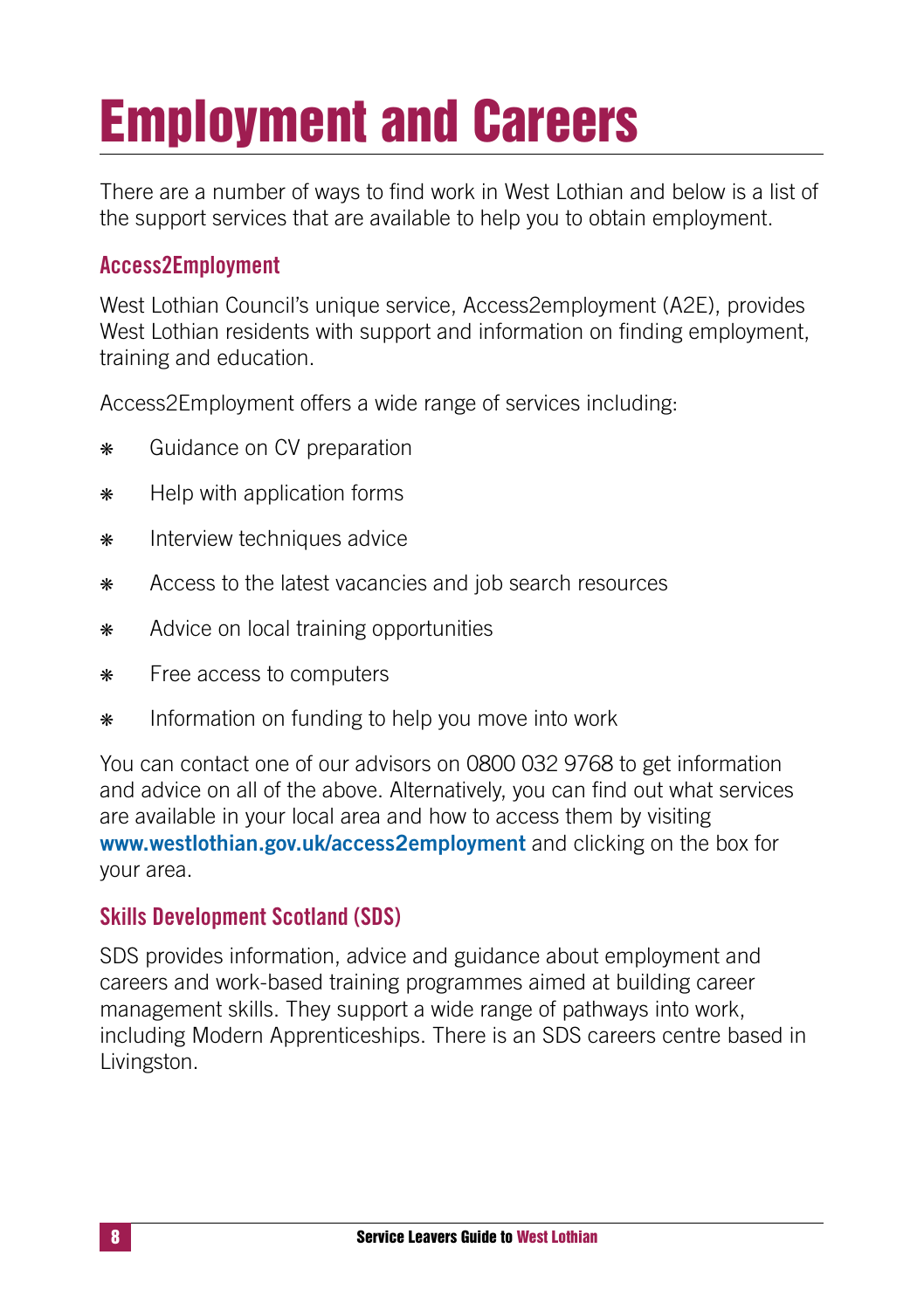#### For more information telephone 0800 9178000 or visit www.skillsdevelopmentscotland.co.uk/local-national-work/west-lothian/

There is also an online service. My World of Work (www.myworldofwork.co.uk). which can assist you through every stage of your working life. You can access information on a wide range of subjects, including choosing a career, learning and training, applying for jobs and making a career change. You will find information ranging from researching careers to building your CV. You can also access specific information and assistance for veterans and early Service Leavers through the dedicated page at www.myworldofwork.co.uk/supportarmed-forces-leavers-and-veterans

#### Jobcentre Plus

Jobcentre Plus is committed to supporting Veterans, Service Leavers, Serving Personnel, their partners and families. It provides a number of programmes and services to help jobseekers, unemployed people, those with disabilities and others who may need extra help in finding work.

Jobcentre Plus works closely with the Ministry of Defence and other partners to provide support to Service Leavers, including resettlement advice, job searches or training. They work closely with a range of partners, including Veterans First Point, Glasgow Help for Heroes, Poppy Scotland, and Right Management. The organisation has Armed Forces Champions based in each Jobcentre Plus district. Job search support and advice for those who have left the service is available in all job centres, and specialist advisers can assist Service Leavers and their families in overcoming more complex barriers to employment.

Visit your nearest Jobcentre Plus for help with finding a job and information on any benefits you and your family might be entitled to, or visit the website at www.gov.uk/browse/benefits/entitlement

You can find further information about the support services available at www.mygov.scot/working-jobs/

#### **StartScotland**

StartScotland will work with you to give you all the tools you need to help you get ready for work. You will work with your dedicated personal adviser who will be with your every step of the way – working through your barriers and challenges to help identify what support you need to help you make the transition back into the workplace.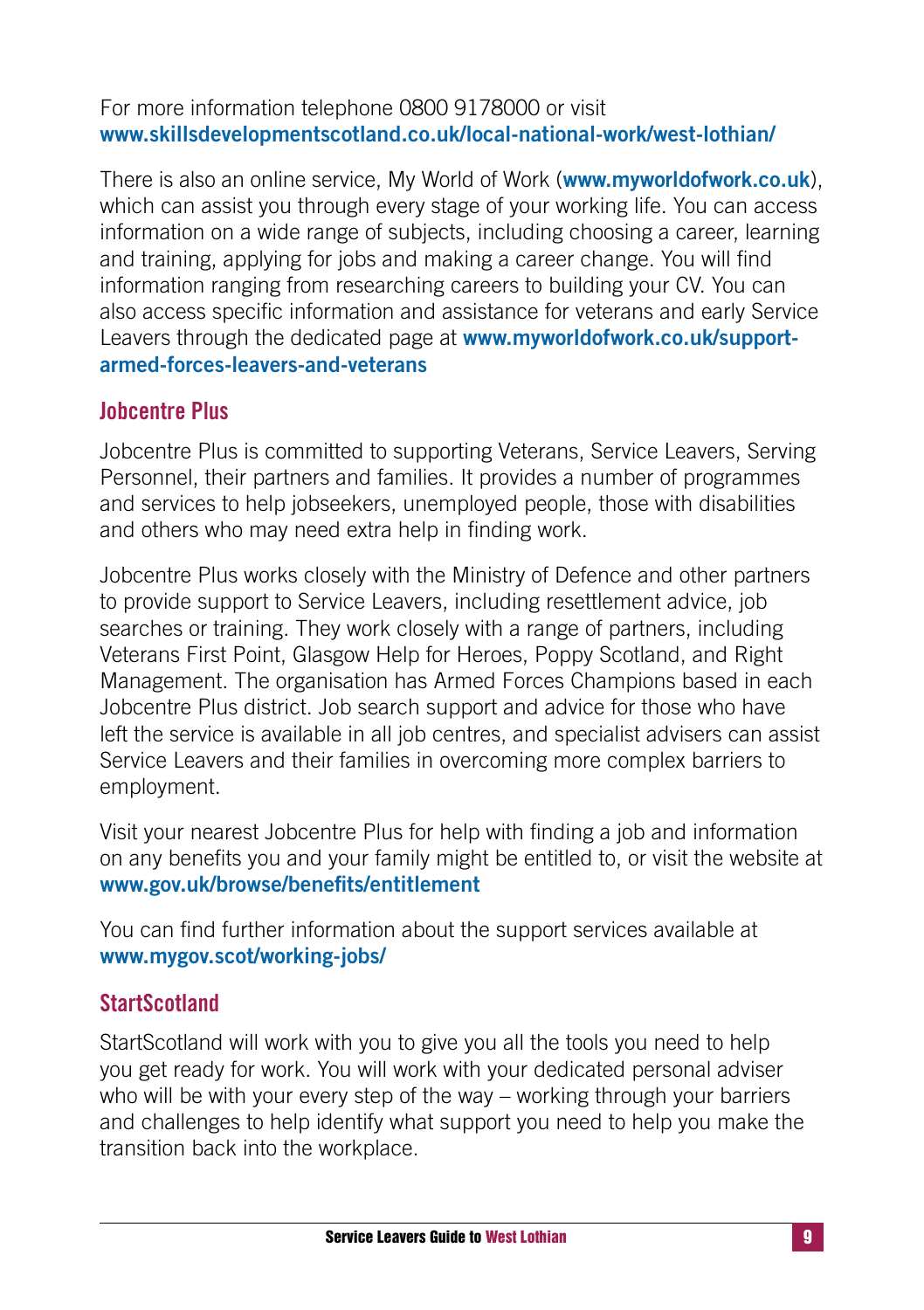You will get:

- ❋ a personalised employment action plan to help you meet your goals while giving you access to a wide range of specialist support if required such as health and wellbeing, basic skills, personal development and lots more
- ❋ the opportunity to gain accredited and vocational qualifications such as Level 1 City and Guilds in ICT, customer services and much more
- ❋ support to help you build on your existing skills and attributes to develop a professionally formatted CV
- ❋ help with searching and applying for jobs
- ❋ help with preparing for an interview such as interview coaching and conducting mock interviews
- ❋ the chance to take part in suitable work placements, work trials or volunteering opportunities
- ❋ the self-confidence you need to progress in work

For further information call 0800 049 7061 or visit www.startscotland.scot/ your-journey

#### Working in your local area

You can apply to work for your local council across a wide range of job roles and services. Visit My Job Scotland to view, search and apply for jobs in your area at www.myjobscotland.gov.uk/

#### Regular Forces Employment Association (RFEA)

REFA exist to provide life-long, life changing support, jobs and training opportunities to Service Leavers and Veterans, irrespective of circumstances, rank, length of service, or reason for leaving. Founded in 1885 and operating across the UK, they have the specialist knowledge and understanding to bridge the gap between military life and civilian employment.

For further information visit www.rfea.org.uk/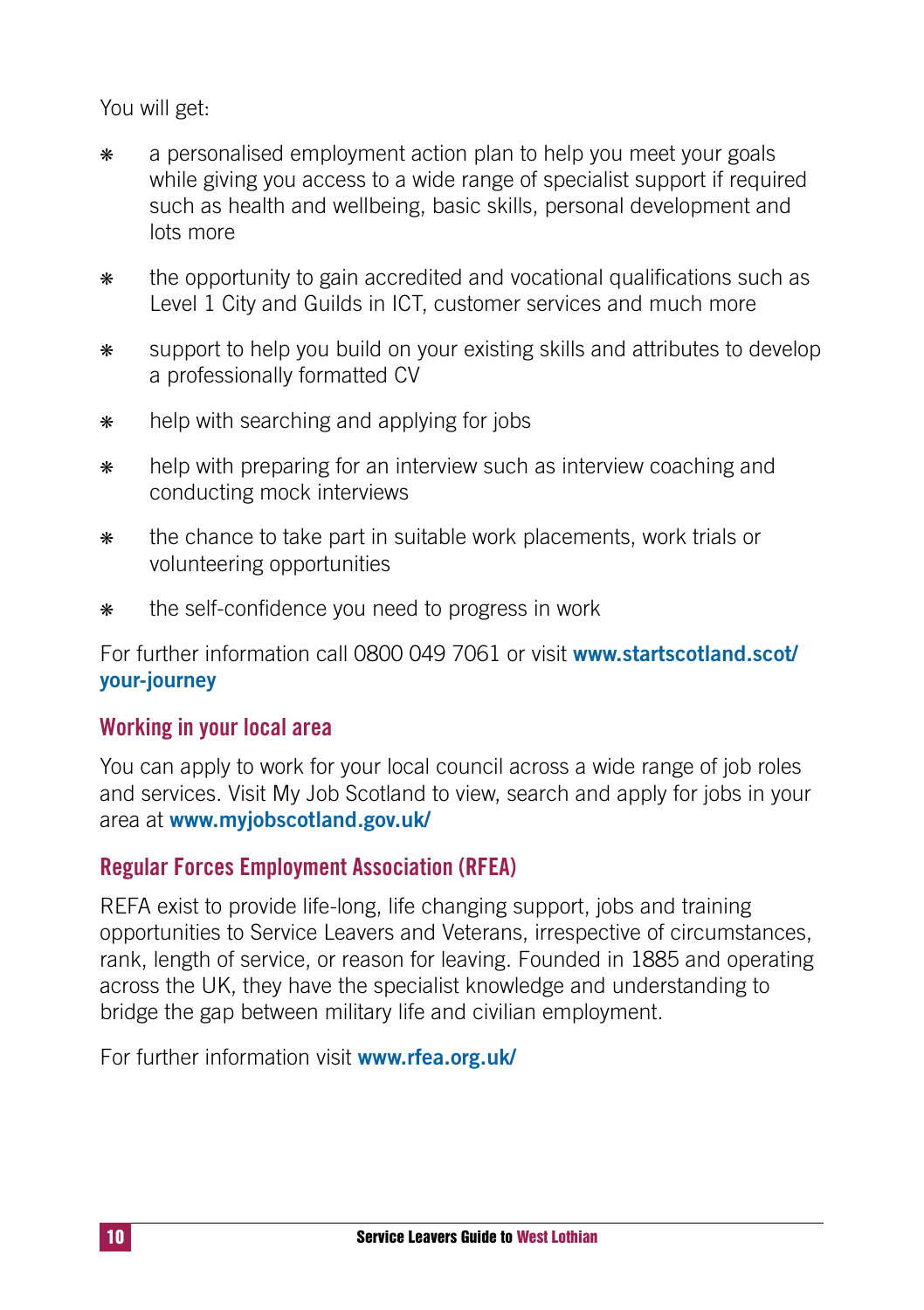#### Volunteering

When you leave the Armed Forces you may not want to step in to work immediately. You may instead want to do some volunteer work.

Volunteering can be a great and stress free way to learn a new skill or trade that you can then put to good use in your chosen career. Volunteering can also be fun and rewarding. It can be hugely beneficial for individuals as well as communities. It can increase health and well-being, reduce loneliness and social isolation and help foster a greater sense of belonging in your own community.

There are many ways in which you can volunteer in West Lothian.

The Voluntary Sector Gateway is committed to providing a gateway into volunteering for residents of West Lothian. They can help you find the ideal volunteering opportunity to suit your requirements.

For further information visit www.voluntarysectorgateway.org/volunteering.html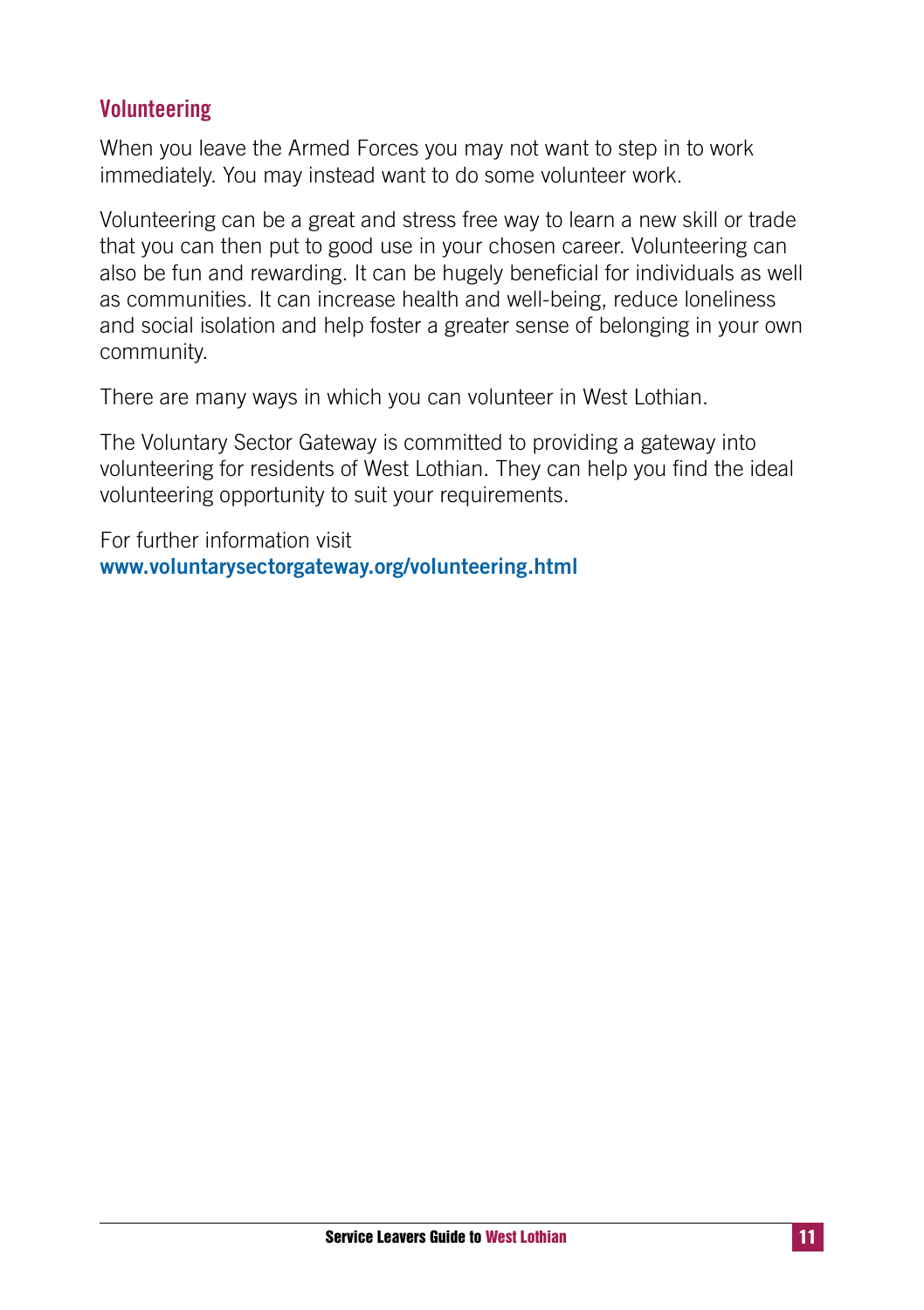### Education

#### Schools and nurseries

For information about your local schools go to www.westlothian.gov.uk/ article/2231/Find-a-school-or-nursery where you will find out what schools are in your catchment area and how to apply to these schools. There is also information on applying for schools outside your catchment area. You can also visit www.westlothian.gov.uk/education where you can find further information about the schools in West Lothian as well as nurseries and childcare, community centres and adult education.

#### Early years learning and childcare

Funded early learning and childcare is free to parents with children aged 3–4 years. It is funded by the Scottish Government. For further information and to claim your funded early years learning and childcare place visit the council's website at www.westlothian.gov.uk/apply-for-pre-school-and-school**places.** More information about the scheme is available at **www.mygov.scot/** childcare-costs-help/

If you are eligible for certain benefits, you may also be entitled to funding for early learning and childcare if your child has turned 2. You can find more on entitlement and eligibility to childcare for children aged between 2 and 3 years old at www.mygov.scot/childcare-costs-help/funded-early-learningand-childcare/

Once your child qualifies for early learning and childcare, they will stay qualified.

#### School age and stages

There are differences in the ages children start school across the UK. In Scotland children start in Primary 1 and move up to the next class each year through to Primary 7. All children in Primaries 1–3 receive free school meals. Children move up to secondary (high) school automatically after primary school. The secondary school curriculum has two phases – completion of a broad general education from S1–S3 and a senior phase from S4–S6.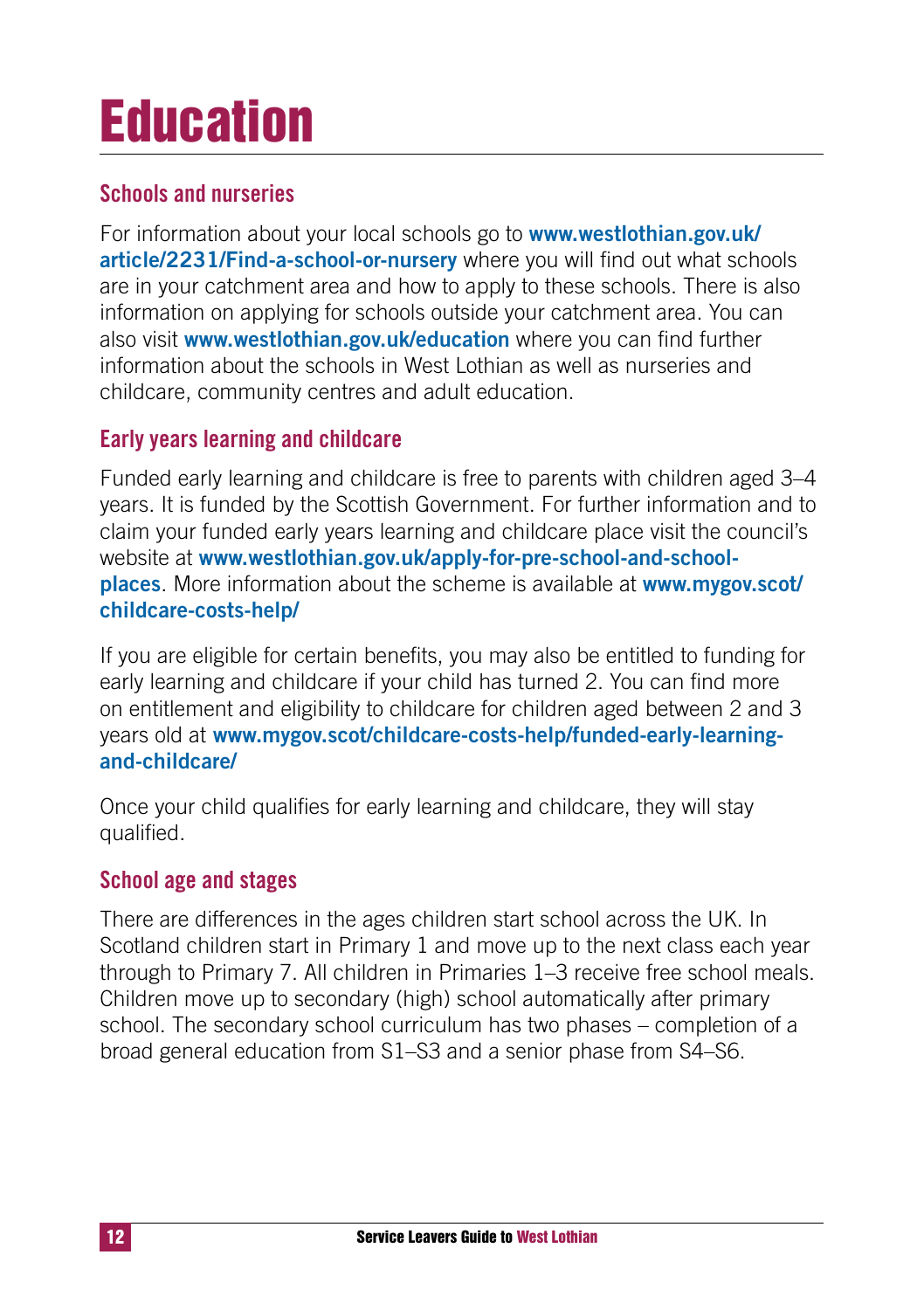#### The school year

The school year is broken into three terms which will include public holidays and may include a mid-term break (schools will be closed for one or two weeks). Term dates will vary depending on the local authority area.

You can find term dates for your local school at www.westlothian.gov.uk/ schoolholidays

#### My child needs extra support

Additional support for learning in Scotland is different to special educational needs in England. In Scotland we understand that children from Service Families may need additional support to overcome barriers to learning which may arise because of the nature of their parent's work. We have a Scottish advice service for additional support for learning, where you will find useful information about when your child might be entitled to extra support. This can be found at www.enquire.org.uk/

Contact the local authority as early as possible if your child has significant or complex learning needs. Educators will want to begin communication with the family and child before a school move, if possible.

Additional information can be located on the Forces Children's Education website www.forceschildrenseducation.scot. This is a dedicated site for Armed Forces families that provides information about schools and communities and has links to local authority sites.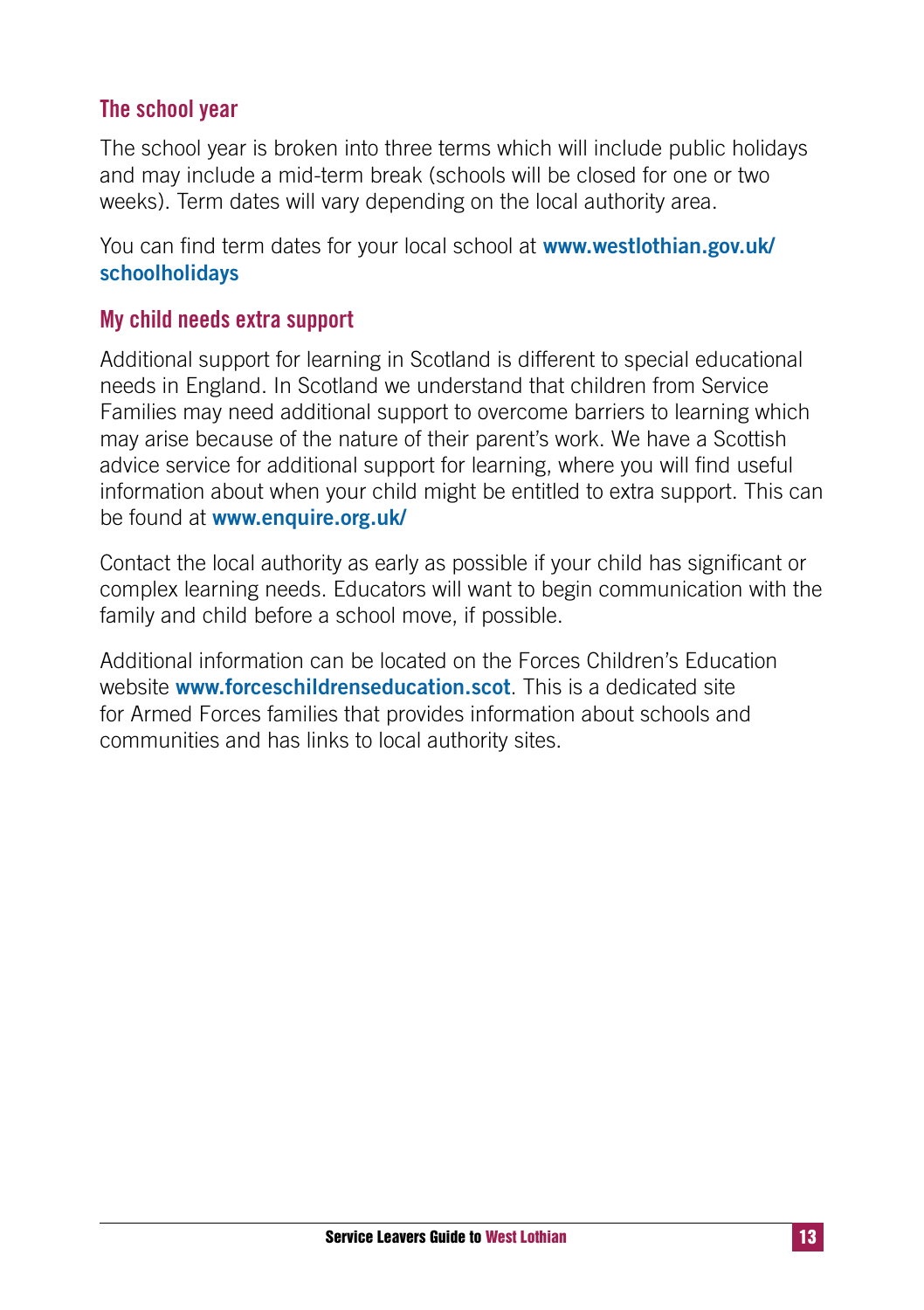# Adult Education

#### Scottish Credit and Qualifications Framework (SCQF)

The Scottish Qualifications Framework helps people of all ages and circumstances to access the education and training that is appropriate to them over their lifetime. It can help you plan your learning and develop progression routes to follow, whatever your situation may be.

SCQF has recently undertaking a project to map the qualifications of Veterans to the SCQF (Scotland's Lifelong Learning Framework) – initially focusing on infantry soldiers.

Some of the qualifications you gained while serving may be recognised on the SCQF or may be English qualifications and therefore you may be concerned whether they will be recognised and accepted in Scotland by employers or by educational institutions.

Full details can be found at https://scqf.org.uk/support/support-for-learnersparents/support-for-veterans/

If you are interested in starting a college or university course, there are many options to choose from both in West Lothian and Edinburgh.

#### West Lothian College

West Lothian College is based in Livingston and offers a wide range of further and higher education courses to develop skills for employment and to enhance career prospects for those already in work.

For general enquiries telephone 01506 418181.

For information about courses go to www.west-lothian.ac.uk/courses/

#### Oatridge College

Oatridge College is based in West Lothian between the towns of Livingston and Linlithgow. It is a partner in Scotland's Rural College. The creation of Scotland's Rural College (SRUC) took place in 2012 by merging the Scottish Agricultural College (SAC) with three respected partners Barony, Elmwood and Oatridge Colleges.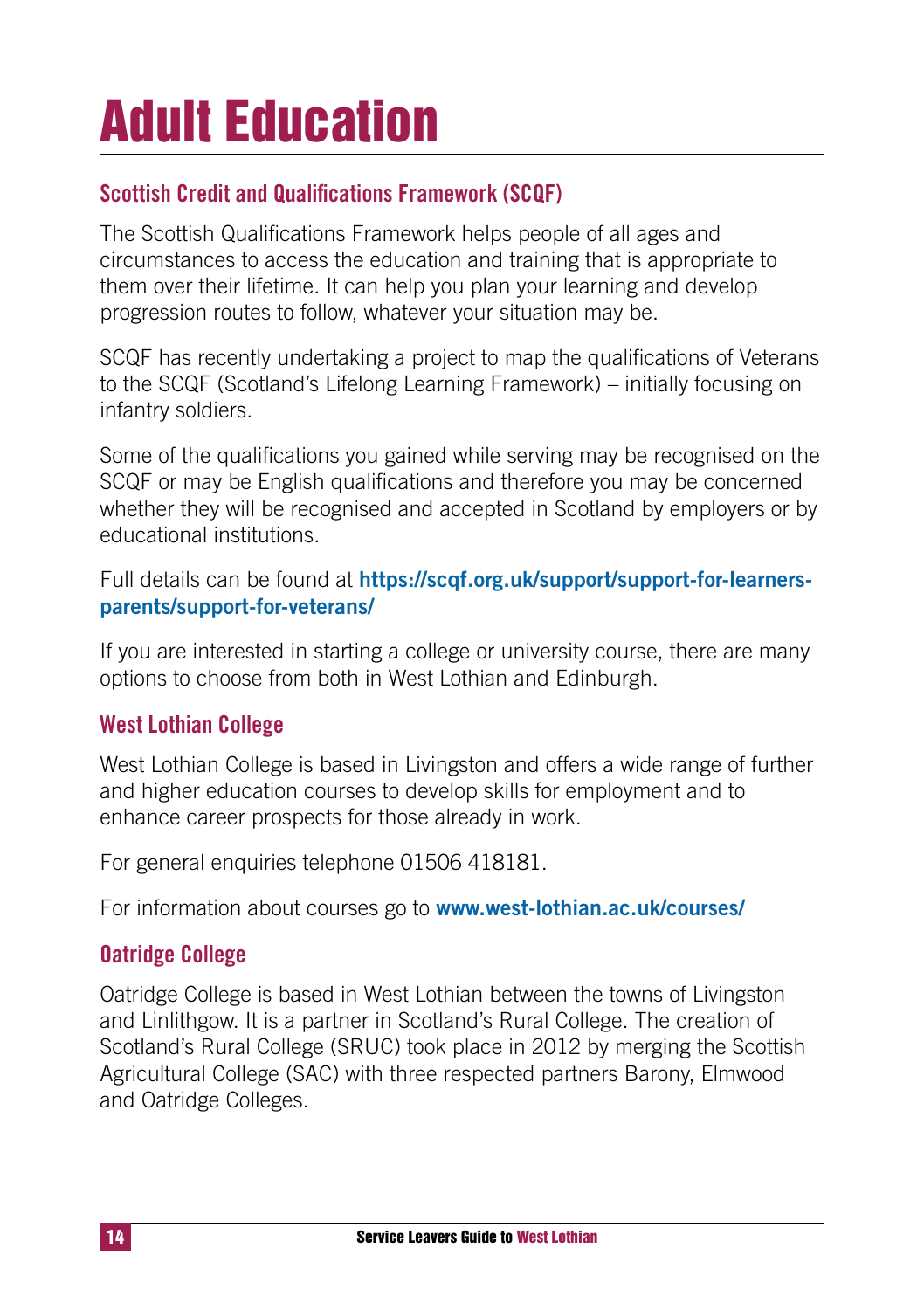The SRUC exists to deliver comprehensive skills, education and business support for Scotland's land-based industries, founded on world class and sector-leading research, education and consultancy.

For general enquiries telephone 0131 535 4000.

You will find information about courses at Oatridge College at www.sruc.ac.uk/info/20008/study\_at\_sruc

#### Edinburgh College

Edinburgh College is one of Scotland's biggest colleges. It caters for approximately 19,000 students and has 4 campuses in Edinburgh and Midlothian. You can choose from over 700 vocational and academic courses from access to degree level and continuing professional development to help you achieve your future career ambitions. Edinburgh College provides flexible learning opportunities to suit all learning needs.

For further information about Edinburgh College go to www.edinburghcollege.ac.uk/Welcome

#### **Ilniversities**

Edinburgh has four universities. You can get information about the universities and the courses that they offer by visiting their web sites.

Edinburgh Napier University www.napier.ac.uk

#### Heriot-Watt University

www.hw.ac.uk

Queen Margaret University

www.qmu.ac.uk

#### The University of Edinburgh

#### www.ed.ac.uk

These are just some of the colleges and universities in the area. You can find out more information on each of them by visiting their websites. All of the organisations mentioned have shown support for our Armed Forces Community and some have admission routes specifically aimed at ex-Service Personnel.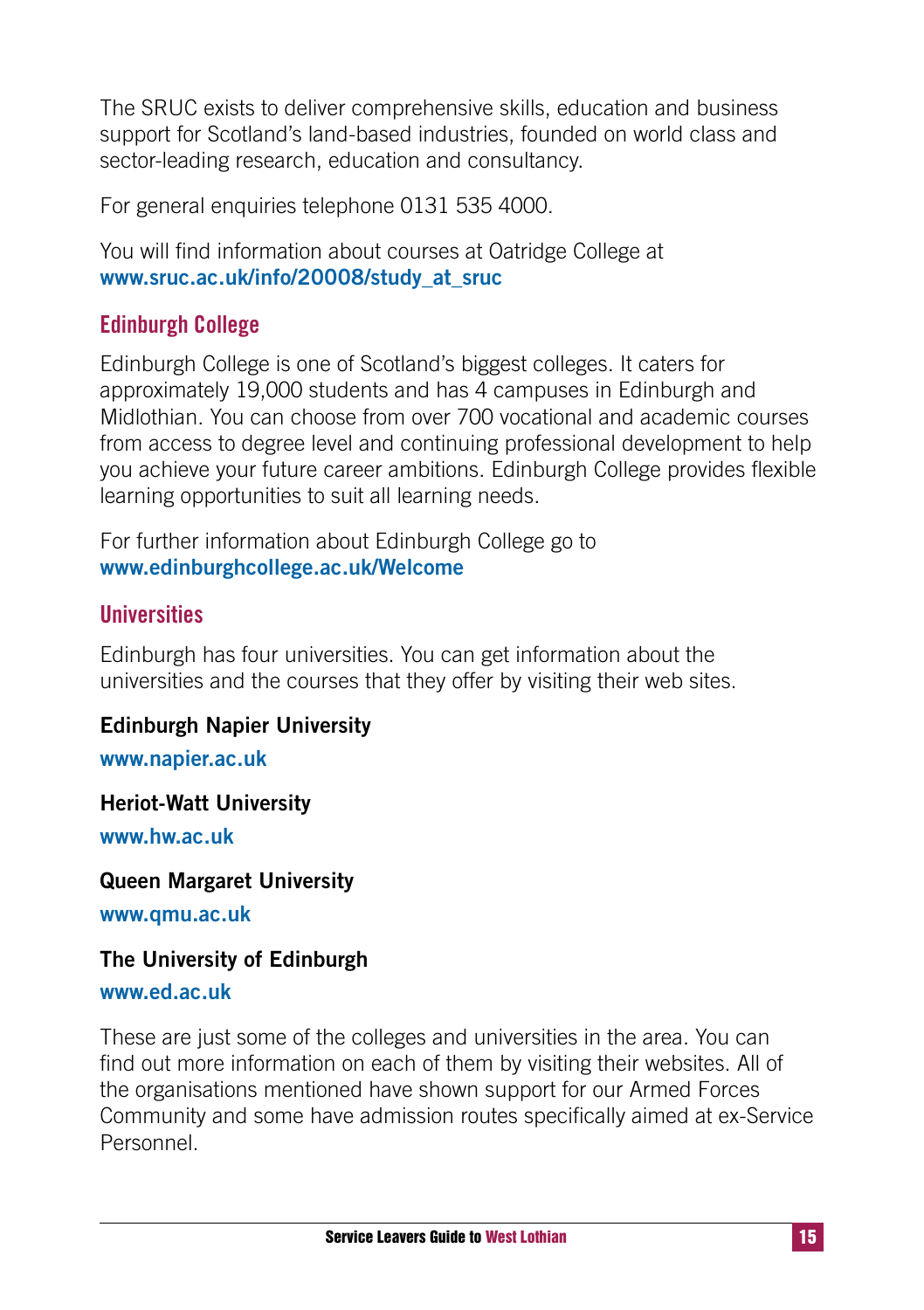# Money, Benefits and Social Care

#### The Advice Shop

West Lothian Council provides a free, impartial and confidential advice service for residents of West Lothian called the Advice Shop the service is provided to help the people of West Lothian with a focus on alleviating poverty and promoting inclusion and equality through advice, assistance and advocacy.

Fully trained advisors are available to speak to daily in the Bathgate Partnership Centre. The Advice Shop also holds regular outreach sessions and roadshows in towns across West Lothian. The Advice Shop provides advice, information and support on a variety of subjects including money and debt, benefits and energy advice.

The Advice Shop is open Monday to Thursday from 8.30am to 5.00pm and on Fridays from 8.30am to 4.00pm.

For further information or to speak to one of the advisors telephone 01506 283000 or email advice.shop@westlothian.gcsx.gov.uk

#### Citizens Advice Bureau

Citizens Advice Bureau (CAB) is another organisation, based in Livingston, which offers advice, support and advocacy services. Though similar to the Advice Shop in many ways, in addition to money and debt and benefits advice, it also offers advice relating to work, law and courts, family issues, consumer matters, immigration and health.

For further information visit CAB at www.cabwestlothian.org.uk

#### Department of Work and Pensions (DWP)

The DWP is responsible for most welfare, pensions and child maintenance policy. They deal with the administration of a range of working age, disability and ill-health benefits. As part of the Armed Forces Covenant, the DWP has initiatives that help current and former members of the Armed Forces and their families access Jobcentre Plus services. This includes having an Armed Forces Champion in every Jobcentre Plus district that ensures that the DWP provides support that meets the needs of the Armed Forces Community.

For more information about the DWP and the Armed Forces visit www.gov.uk/ government/publications/jobcentre-plus-services-for-the-armed-forces-andtheir-families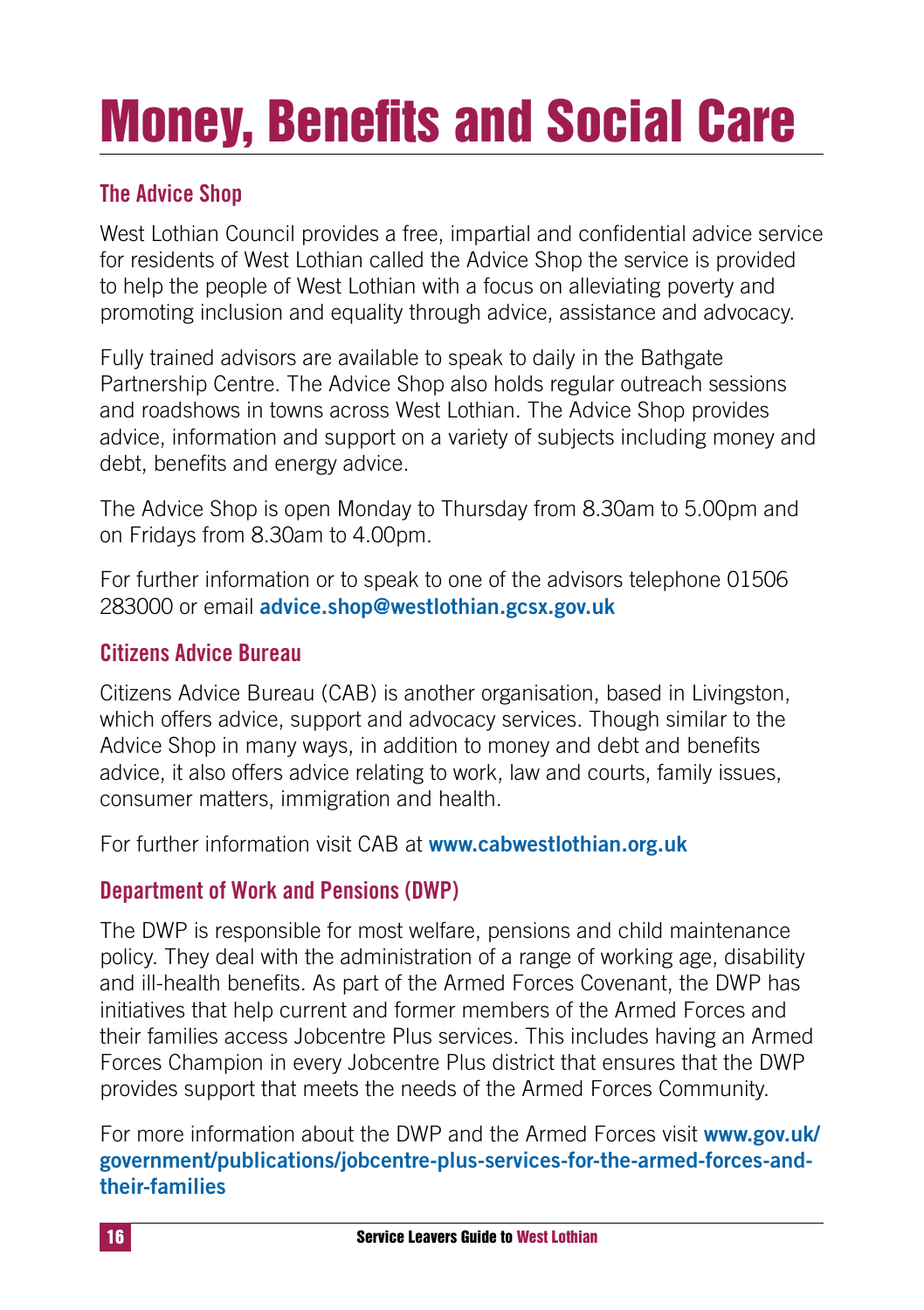### **Healthcare**

West Lothian is well catered for in terms of health care. NHS Lothian provides a comprehensive range of primary, community-based and acute hospital services for the population of West Lothian. West Lothian Health and Social Care Partnership is a partnership between NHS Lothian and West Lothian Council developed to further enhance the delivery of integrated health and social care services to the people of West Lothian.

St John's Hospital at Howden, Livingston, serves the West Lothian area. It contains 543 staffed beds and a full range of healthcare specialties, including a 24-hour accident and emergency department, elective surgery and burns treatment. The hospital and A&E department are open 24 hours a day.

You can contact the hospital on 01506 523000.

#### Registering with a local GP

When you have settled down in Scotland you should register your family with a local doctor (GP). Your GP will be able to care for your health conditions and provide treatment if you or a family member becomes unwell. Any prescriptions prescribed by your GP are free of charge.

All major towns and some larger villages in West Lothian have their own medical practices. You can find your medical practice at www.nhsinform. scot/scotlands-service-directory/gp-practices?la=s12000040

You can find more information about how to register at www.nhsinform.scot/ care-support-and-rights/nhs-services/doctors/registering-with-a-gp-practice

#### Registering with a dentist

Your family can get care, advice and treatment from NHS Scotland to keep your mouth, teeth and gums healthy. Dentists in West Lothian also provide free dental checks. You can find a dentist near you using the links at www.nhsinform.scot/care-support-and-rights/nhs-services/dental/receivingnhs-dental-treatment-in-scotland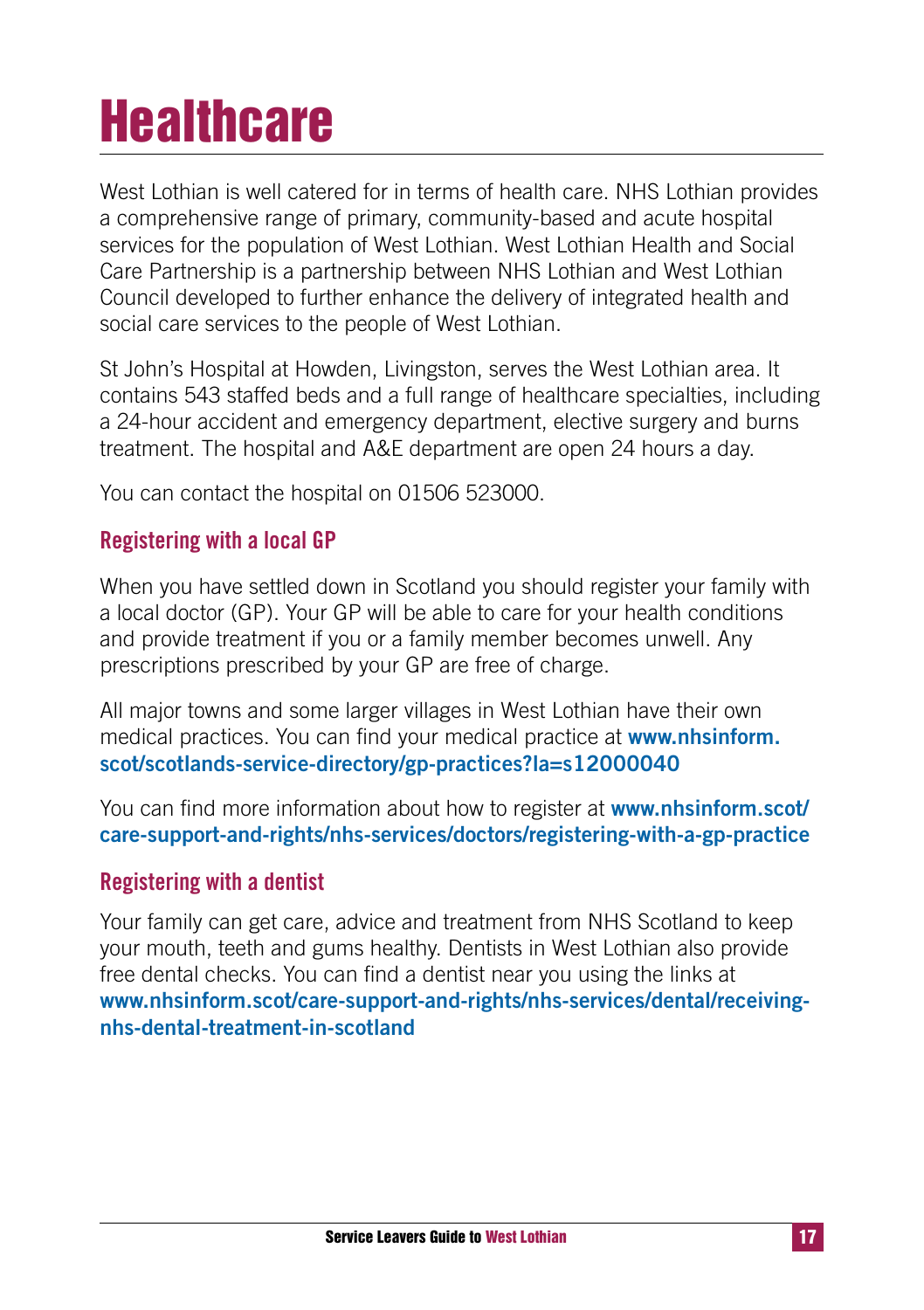#### In an emergency

NHS 24 is Scotland's telephone service providing health advice 24 hours a day. The telephone service allows people who feel unwell or those caring for them to obtain health advice if it is not possible to wait until they can visit their GP when the practice is next open. You can call them on 111 if you are ill or need any health services. Alternatively you can also access their website at www.nhs24.scot. The advice line is not intended as a substitute for obtaining an emergency ambulance service. For all life threatening emergencies you should still call 999.

There are other NHS services in the area and these can be found online at www.nhsinform.scot

#### Mental health

NHS Scotland provides mental health services that offer a range of treatments and self-help advice for those experiencing mild, moderate or more complex mental health problems. The first point of call for accessing NHS care is usually your GP. You can discuss any issue with your GP, who can also arrange referral to more specialist services if that is necessary. You can find more details regarding support and services at www.nhsinform.scot/ illnesses-and-conditions/mental-health. There is also a free and confidential 24-hour helpline available for you to talk about mental health, which family members or carers can use too. You can access this through Combat Stress at www.combatstress.org.uk/helpline

#### Veterans First Point (V1P)

V1P Lothian is made up of Veteran peer support workers, clinicians, therapists and an administration team. They provide:

- ❋ Peer support worker led caseload management of welfare issues
- ❋ Mental health assessment and treatment with both psychiatry and psychology
- ❋ Self-referral through afternoon drop-in, phone and email (we also accept referrals through GPs and other agencies)
- ❋ Peer support worker led activities including fly fishing, city walks, music groups, archery, etc
- ❋ In-house clinics from Citizen's Advice Bureau, Veterans UK and Edinburgh Housing Advice Project (EHAP)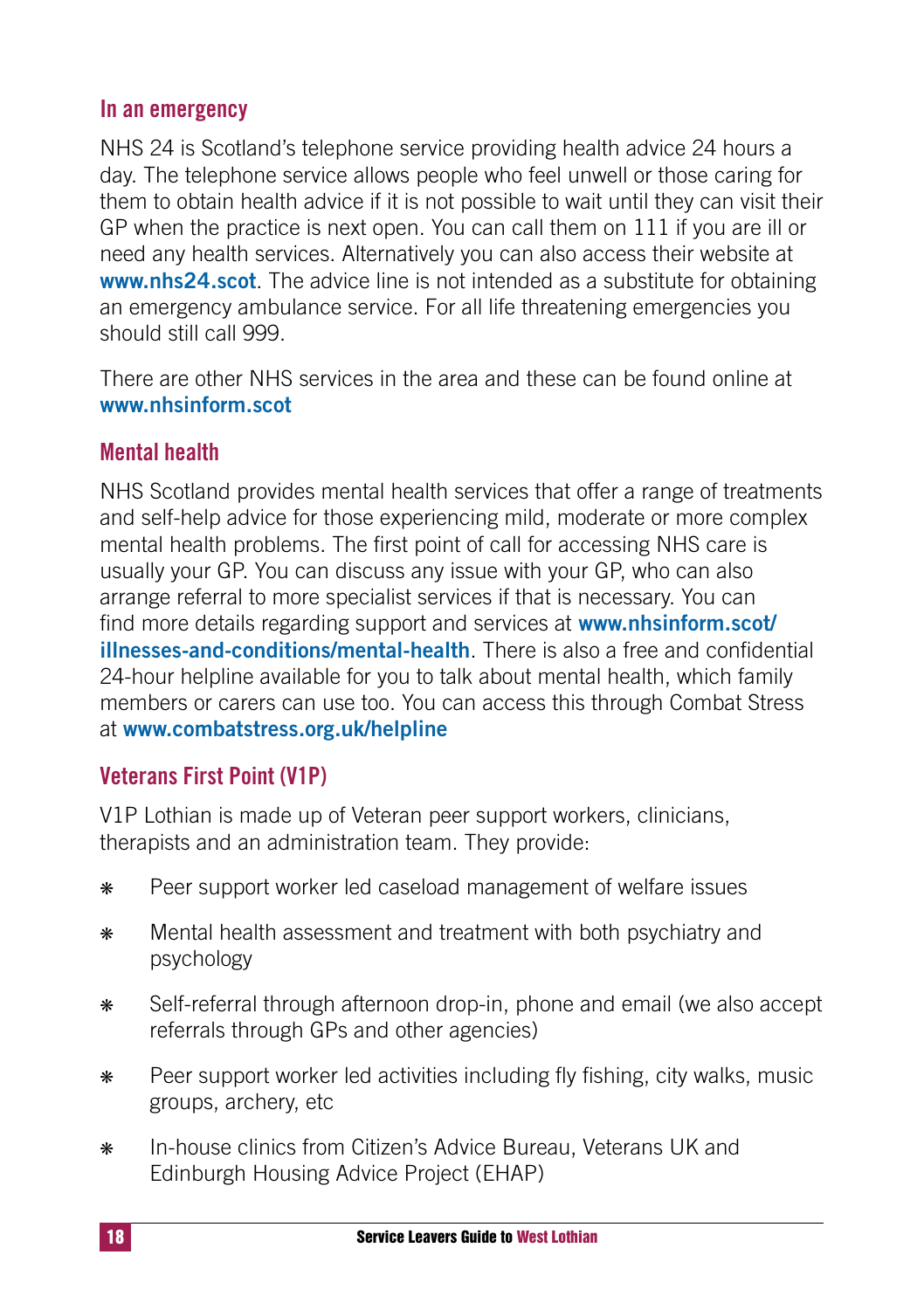#### For further information visit VIP Lothian at www.veteransfirstpoint.org.uk/ drop-center/lothian

#### Lothians Veterans Centre

The Lothians Veterans Centre is a charity that was designed to meet the need for a Veterans drop-in centre with no appointment necessary allowing complex needs to be catered for in an environment which is familiar and friendly.

For further information visit www.lothiansveteranscentre.org.uk

#### Armed Forces and Veterans Breakfast Clubs

To help tackle isolation and loneliness, there are a number of Armed Forces and Veterans Breakfast Clubs, including one in Livingston, for further details please visit www.afvbc.net

There is also the Military Museum Scotland Armed Forces and Veterans Breakfast Club. Generally they meet on the last Sunday of the month. They have a Facebook page and it is recommended that you check the page for up-to-date information.

#### Unforgotten Forces

A consortium of organisations called Unforgotten Forces, which includes Poppyscotland, has been awarded funding the Aged Veterans Fund to undertake a 3-year programme of support for older Veterans over the age of 65 and their families in Scotland. The money will be used to improve the coordination of existing provision and introduce new services aimed at supporting older Veterans.

Unforgotten Forces is a partnership between 16 leading organisations that will deliver a range of new services and enhancements in areas including advice, access to healthcare, social isolation, respite, along with creative activities and events for those in care settings. The consortium has been awarded the funding to undertake this ambitious programme of work.

Poppyscotland is the lead partner and in addition to coordinating the consortium, the funding will enable Poppyscotland to offer more of its popular and hugely beneficial Poppy Breaks to older Veterans.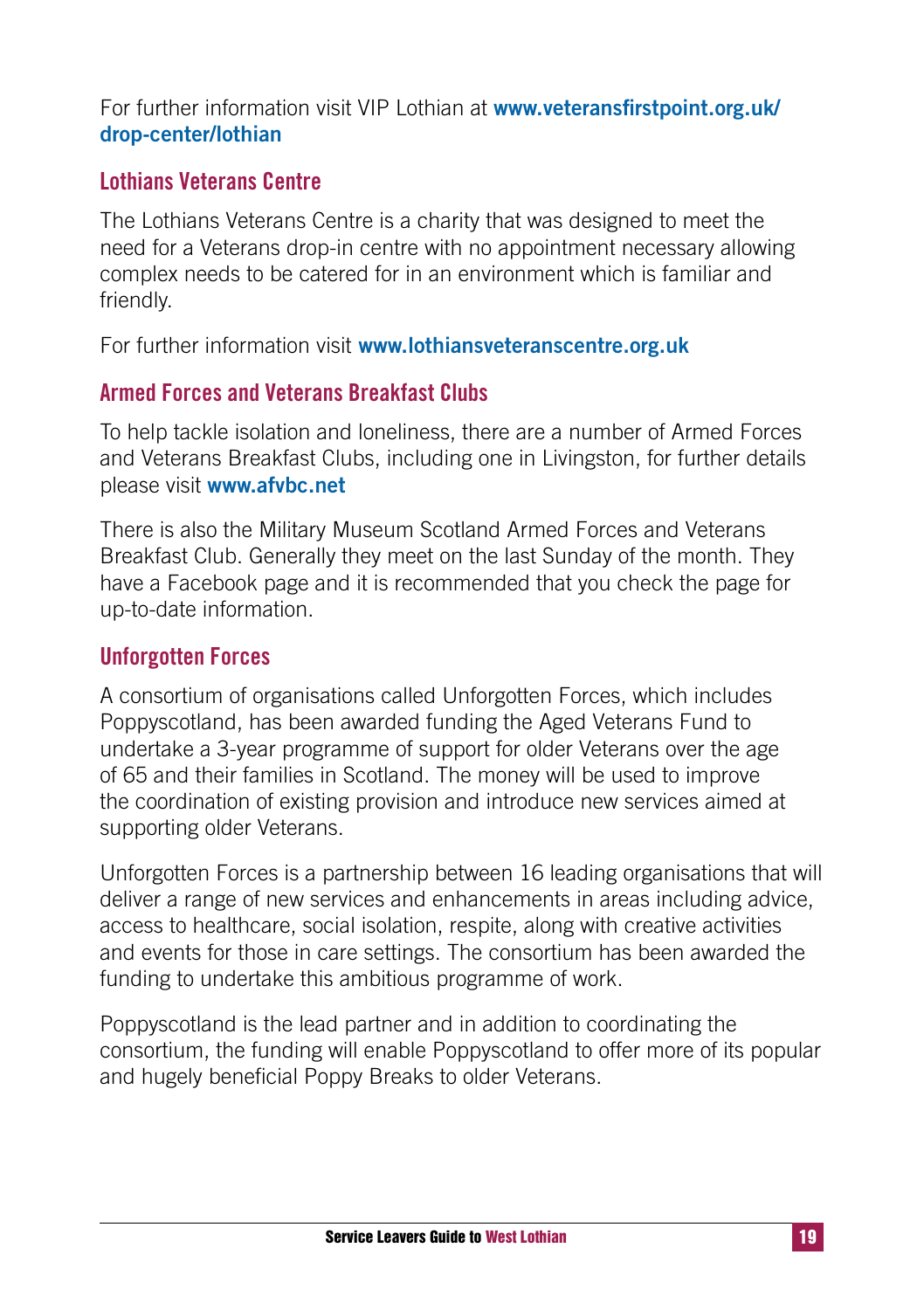The portfolio includes services such as advice provision, support for those on the NHS pathway with transport being provided to appointments. Loneliness and isolation will be tackled through befriending, respite breaks and a newly created day centre.

For more information about Unforgotten Forces visit www.poppyscotland.org. uk/get-help/unforgotten-forces

#### The Veterans Welfare Service (VWS)

The VWS are tri-service and part of the MOD, providing lifelong support to Serving Personnel, Veterans and their families. They specialise in War Pension and Armed Forces Compensation claims. VWS also provide advice and practical help where there is a welfare need. For further information telephone 0141 224 2709 or email Veterans-UK-VWS-Scot-NI@mod.uk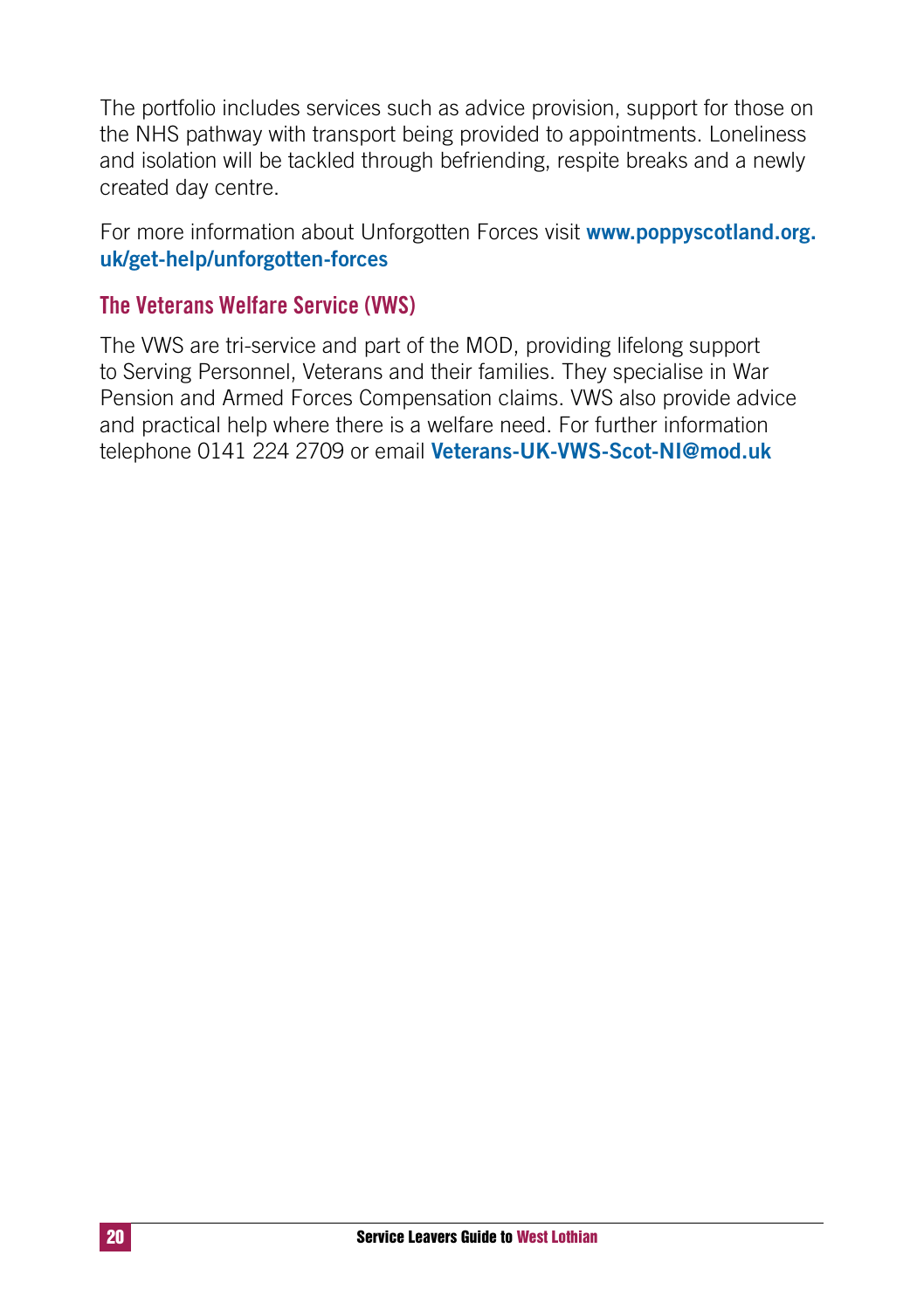# Transport and Travel

West Lothian has excellent transport links. To the north of the county is the M9 which will connect you with the towns of Falkirk and Stirling. Running through the middle of the county is the M8 which connects West Lothian with Scotland's two major cities, Edinburgh and Glasgow. There are also three major train lines with stops in West Lothian that connect you to all the major towns and cities in Scotland's Central Belt and beyond.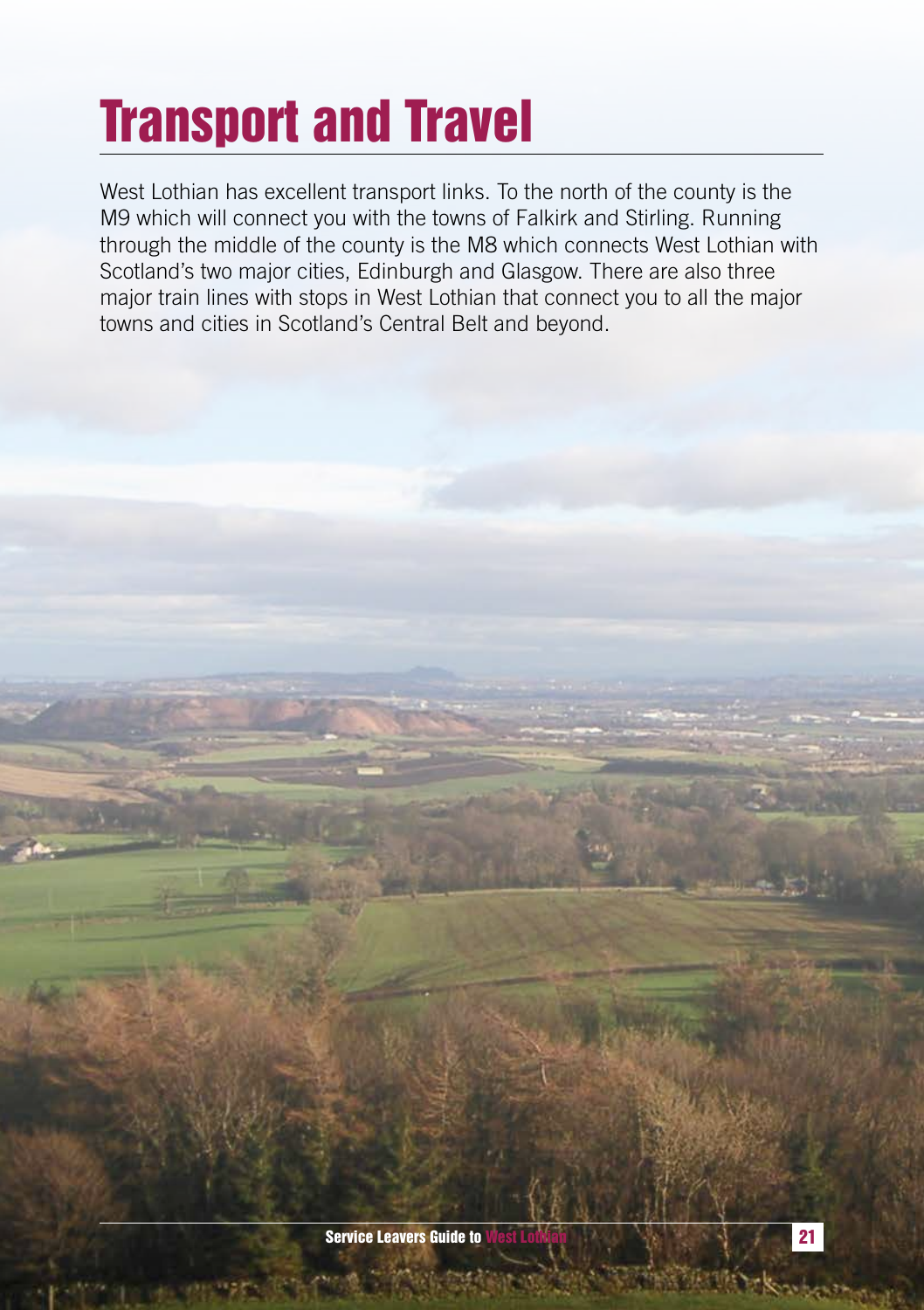# Community Life

West Lothian has a vibrant cultural and community scene with something happening in most of the towns in the county. Below are some of the highlights but to find out what is taking place in your area visit the council's web site at www.westlothian.gov.uk/whats-on

- ❋ Linlithgow Palace will take you back in time to learn about the life and times of seven monarchs that called the palace home. For more information about Linlithgow Palace visit www.historicenvironment.scot/ visit-a-place/places/linlithgow-palace/
- ❋ West Lothian has a vibrant gala season that starts in May and runs to the end of August. For information about your local gala visit the council's web site at www.westlothian.gov.uk/whats-on
- ❋ Sports centres and swimming pools are located in several towns in West Lothian. For further information visit www.westlothianleisure.com/
- ❋ Community centres are located in most of West Lothians towns and villages and offer a variety of events and activities for their community. Further information is available at www.westlothian.gov.uk/ search?q=community+centres&go
- ❋ Howden Park Centre in Livingston hosts music and theatre events and activities for visitors of all ages. It has a cafe bar and the venue can be hired for private functions such as weddings. Further information is available at www.howdenparkcentre.co.uk/
- ❋ The Reconnect Regal Theatre in Bathgate provides a programme of music, drama, film and dance in the form of performances and classes. For further information visit https://twitter.com/bathgateregal?lang=en
- ❋ Burgh Hall, Linlithgow whether you drop in for a coffee and snack, meet friends for lunch, want to see the current fine art there are lots of reasons why you should visit Linlithgow Burgh Halls. You could combine your trip with a visit to the nearby Linlithgow Palace. For more information visit www.linlithgowburghhalls.com/aboutus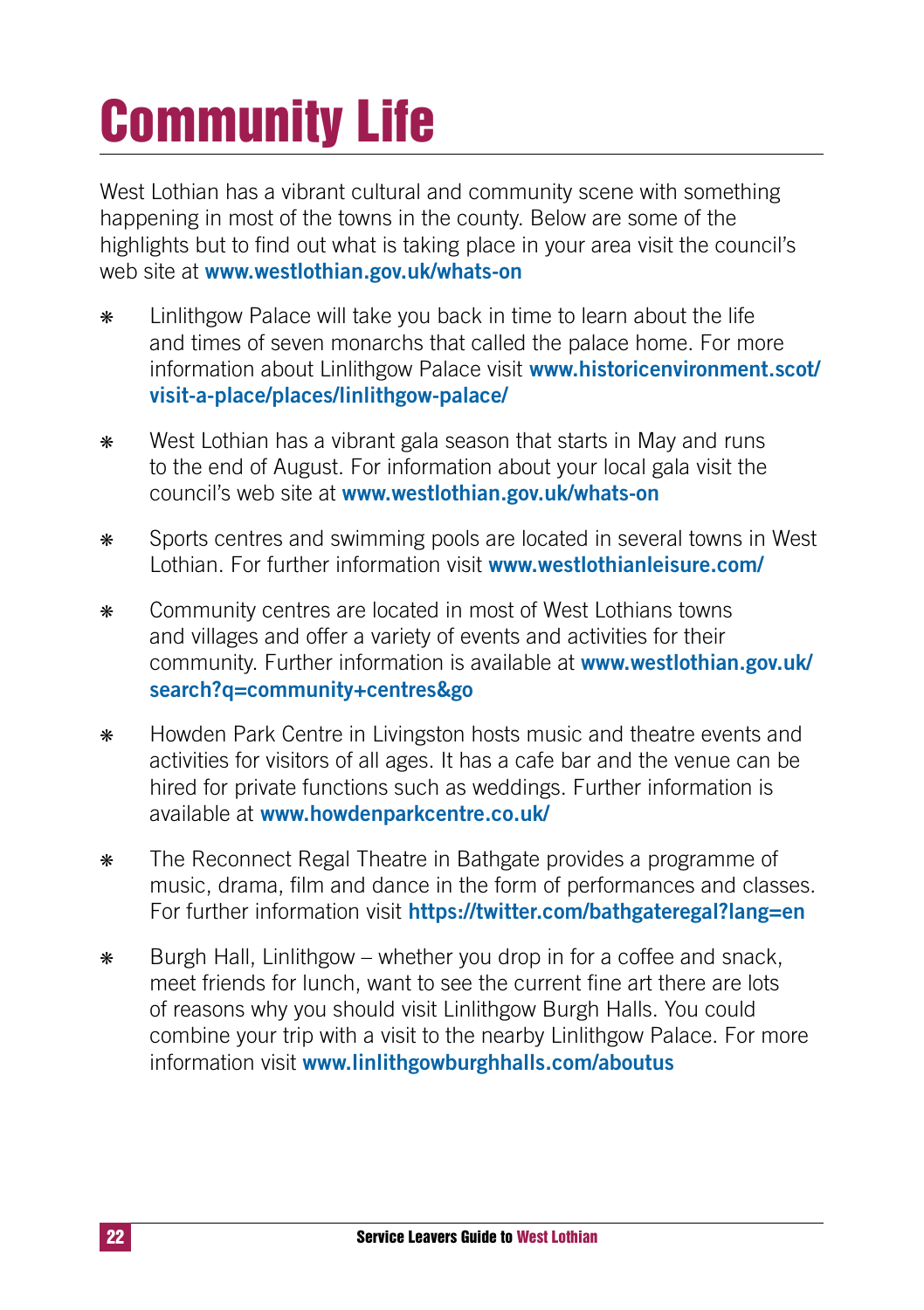# Purely Military

There is a vibrant British Legion (Legion Scotland area) presence in West Lothian with active branches in Bathgate, Livingston and Linburn. For further information go to the following web pages:

#### Bathgate: www.legionscotland.org.uk/bathgate-branch

Livingston: www.legionscotland.org.uk/livingston-branch

Linburn: www.legionscotland.org.uk/linburn-branch

#### Regimental Associations

There are a number of ex-Service/Regimental Associations who meet within the Region, including, but not limited to:

- ❋ Association of Wrens and Women of the Royal Naval Service Edinburgh & District Branch
- ❋ Royal Artillery Association West Lothian Branch
- ❋ Royal Naval Association West Lothian Branch
- ❋ Royal Scots Association East of Scotland Branch

NB: most have web/social media pages for up-to-date information and contact details.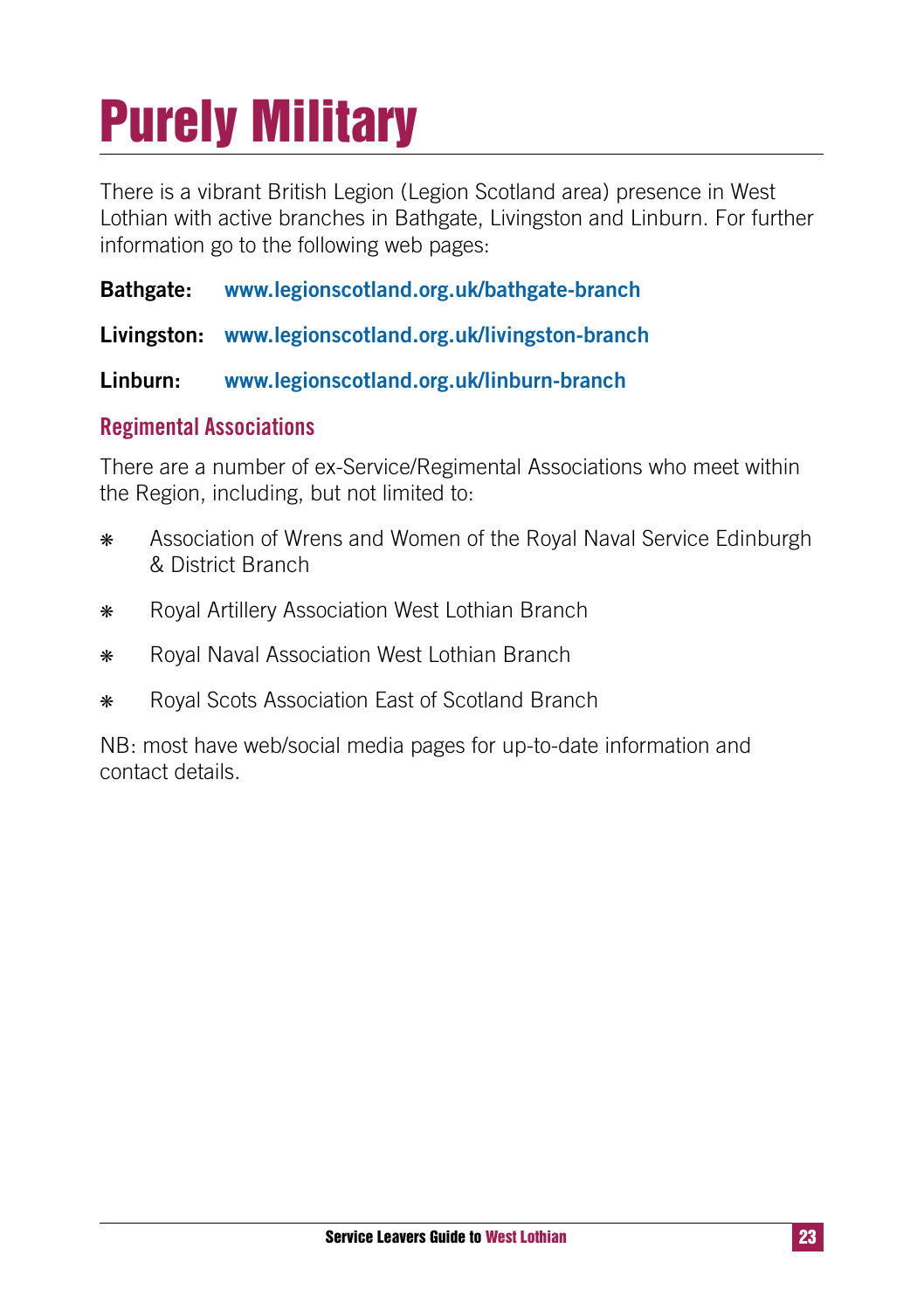#### Army Reserve Centre (ARC)

There are 2 ARC in West Lothian.

- ❋ ARC, Beveridge Square, Dedridge, Livingston EH54 6QF, which is home to 278 (Lowland) Battery 105 Regiment Royal Artillery and 243 Provost Company 1 Royal Military Police
- ❋ ARC, Torphichen Street, Bathgate EH48 4HH, which is home to A Company (Bathgate) Detachment 6 SCOTS

#### Cadet Forces

West Lothian has a number of Cadet Forces Units within including:

- ACF: Squadrons in Bathgate. Broxburn, Linlithgow and Livingston
- ❋ ATC: Platoons in Bathgate, Broxburn, Linlithgow, and Livingston

The nearest Sea Cadet unit is located at South Queensferry.

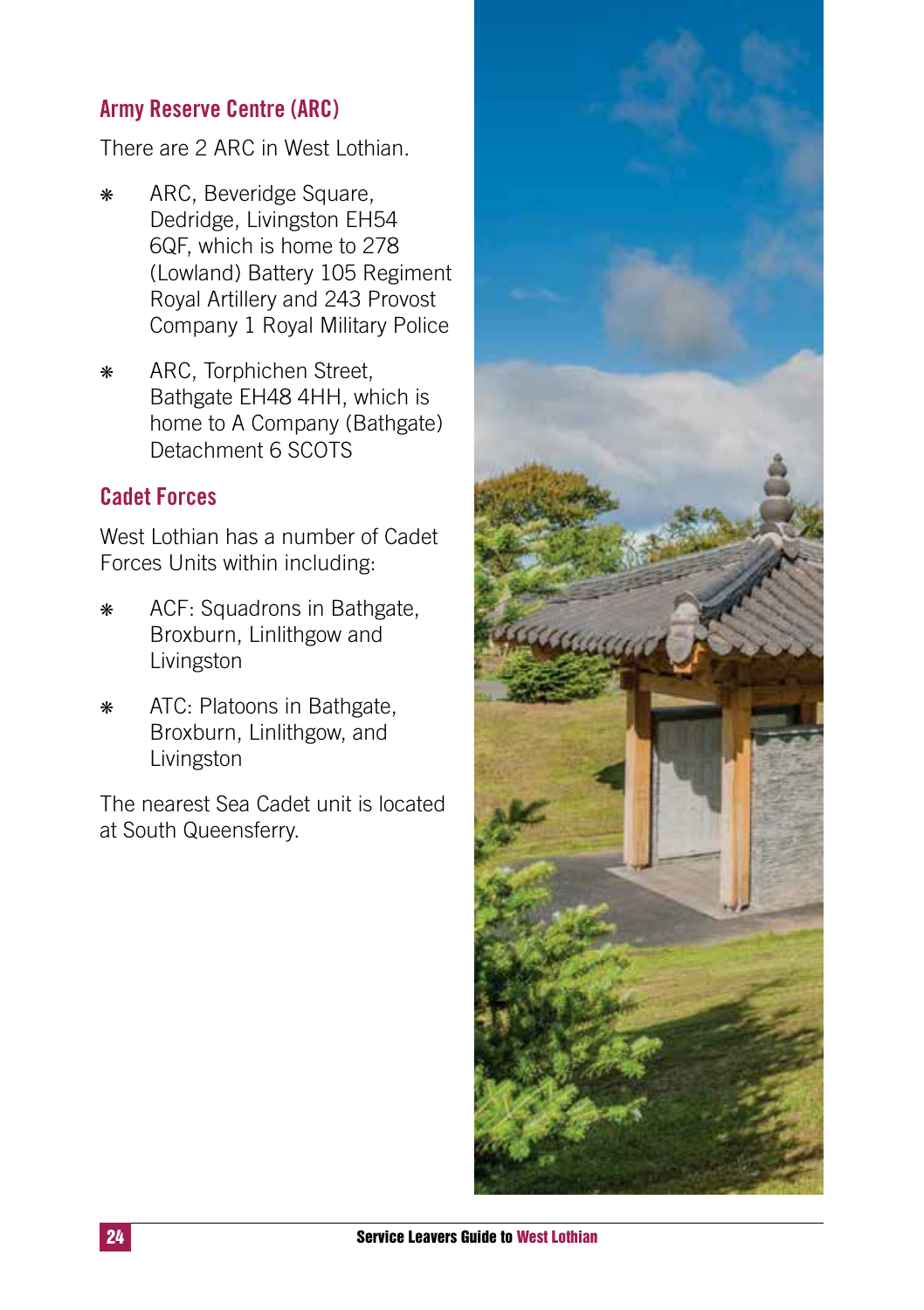# Other Useful Information

We have a great network of organisations in Scotland which can help and support the Armed Forces Community. For example:

| <b>Organisation/Service</b>                           | <b>Contact Details/Information</b>                                                                                                           |
|-------------------------------------------------------|----------------------------------------------------------------------------------------------------------------------------------------------|
| <b>Royal British Legion</b><br><b>Scotland (RBLS)</b> | Head Office: New Haig House<br>Logie Green Road, Edinburgh EH7 4HQ<br>T: 0131 550 1583<br>W: www.legionscotland.org.uk                       |
|                                                       | RBLS Branch & Club Bathgate:<br>50 North Bridge Street, Bathgate EH48 4PP<br>contact via Branch Secretary<br>E: secretary@rblsbathgate.co.uk |
|                                                       | RBLS Linburn Branch:<br>contact via Area Secretary<br>E: areasecedin@legionscotland.org.uk                                                   |
|                                                       | <b>RBLS Livingston Branch:</b><br>contact via Branch Secretary<br>E: rblslivingstonbranch@gmail.com                                          |
| Poppyscotland                                         | New Haig House<br>Logie Green Road<br>Edinburgh EH7 4HQ<br>T: 0131 557 2782<br>W: www.poppyscotland.org.uk                                   |
| <b>Veterans Scotland</b>                              | W: www.veteransscotland.co.uk or<br>www.veterans-assist.org/                                                                                 |
| <b>Combat Stress</b>                                  | T: 0800 138 1619 or Text: 07537 404 719<br>W: www.combatstress.org.uk                                                                        |
| <b>Veterans Gateway</b>                               | T: 0808 802 1212<br>W: www.veteransgateway.org.uk                                                                                            |
| <b>Armed Forces Covenant</b>                          | W: www.armedforcescovenant.gov.uk                                                                                                            |
| <b>Veterans UK</b>                                    | W: www.gov.uk/government/organisations/<br>veterans-uk                                                                                       |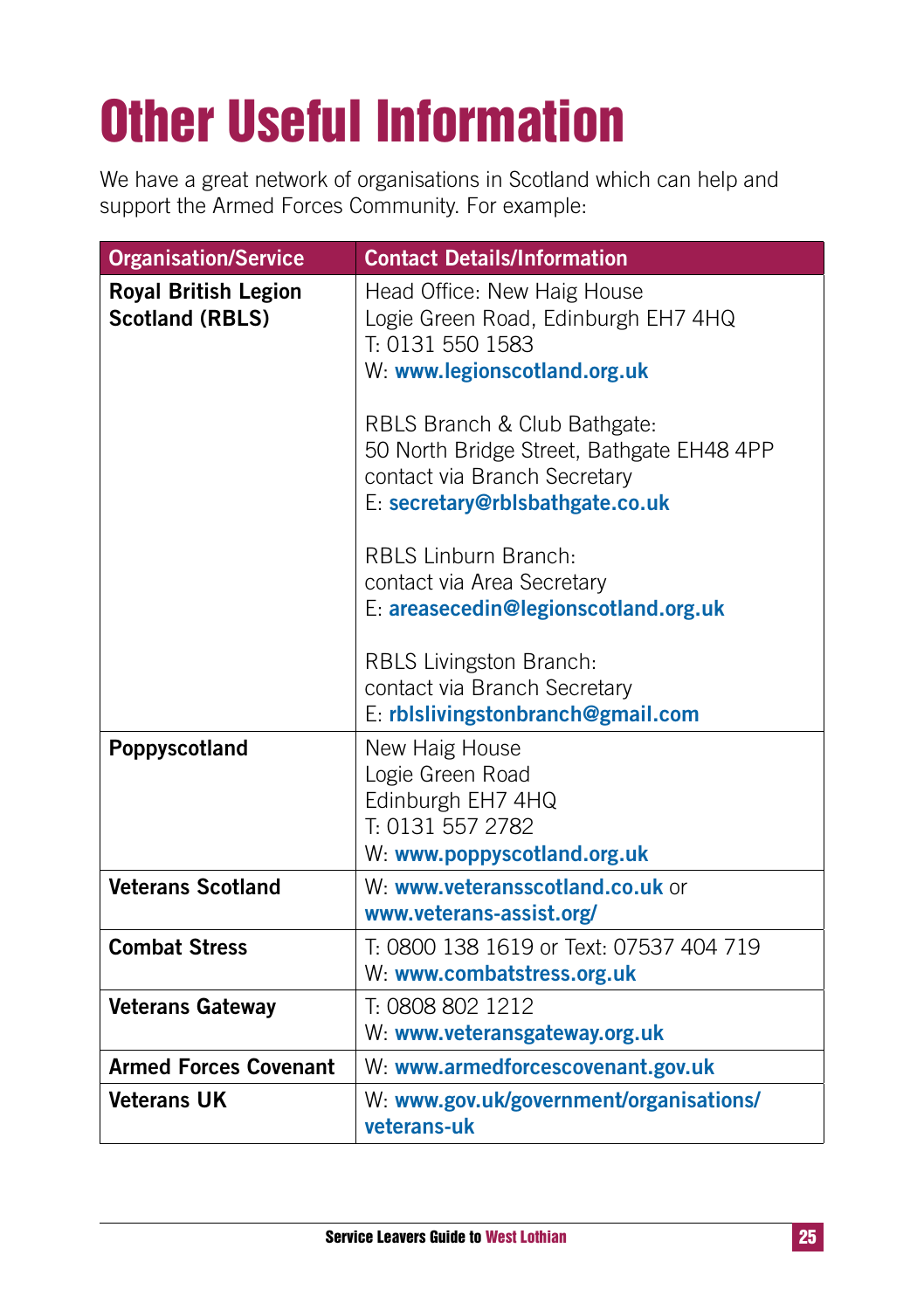| <b>Support in Mind</b><br><b>Scotland</b>       | 6 Newington Business Centre<br>Dalkeith Road Mews, Edinburgh EH16 5GA<br>T: 0131 662 4359<br>W: www.supportinmindscotland.org.uk                                                                                                   |
|-------------------------------------------------|------------------------------------------------------------------------------------------------------------------------------------------------------------------------------------------------------------------------------------|
| <b>SSAFA The Armed</b><br><b>Forces Charity</b> | New Haig House<br>66 Logie Green Road, Edinburgh EH7 4HR<br>T: 0131 557 1697<br>W: www.ssafa.org.uk                                                                                                                                |
| <b>Veterans First Point</b><br>(V1P)            | Argyle House, Floor K<br>3 Lady Lawson Street, Edinburgh EH3 9DR<br>T: 0131 220 9920<br>W: www.veteransfirstpoint.org.uk                                                                                                           |
| <b>Armed Service Advice</b><br>Project (ASAP)   | T: 0808 800 1007<br>W: www.adviceasap.org.uk                                                                                                                                                                                       |
| <b>Shelter Scotland</b>                         | Scotiabank House<br>6 South Charlotte Street, Edinburgh EH2 4AW<br>T: 0808 800 4444<br>W: https://scotland.shelter.org.uk                                                                                                          |
| <b>Lothian Veterans Centre</b><br>(IVC)         | 11 Eskdail Court, Dalkeith EH22 1AG<br>T: 0131 660 5537<br>W: www.lothiansveteranscentre.org.uk                                                                                                                                    |
| <b>Families Federations</b>                     | Naval Families Federation<br>T: 023 9265 4374<br>W: https://nff.org.uk<br><b>Army Families Federation</b><br>T: 01264 382324<br>W: https://aff.org.uk<br><b>RAF Families Federation</b><br>T: 01780 781650<br>W: www.raf-ff.org.uk |
| <b>Unforgotten Forces</b>                       | W: www.poppyscotland.org.uk/get-help/<br>unforgotten-forces                                                                                                                                                                        |
| <b>Veterans Community</b><br><b>Support</b>     | T: 0131 550 1560<br>E: support@legionscotland.org.uk<br>W: www.legionscotland.org.uk/                                                                                                                                              |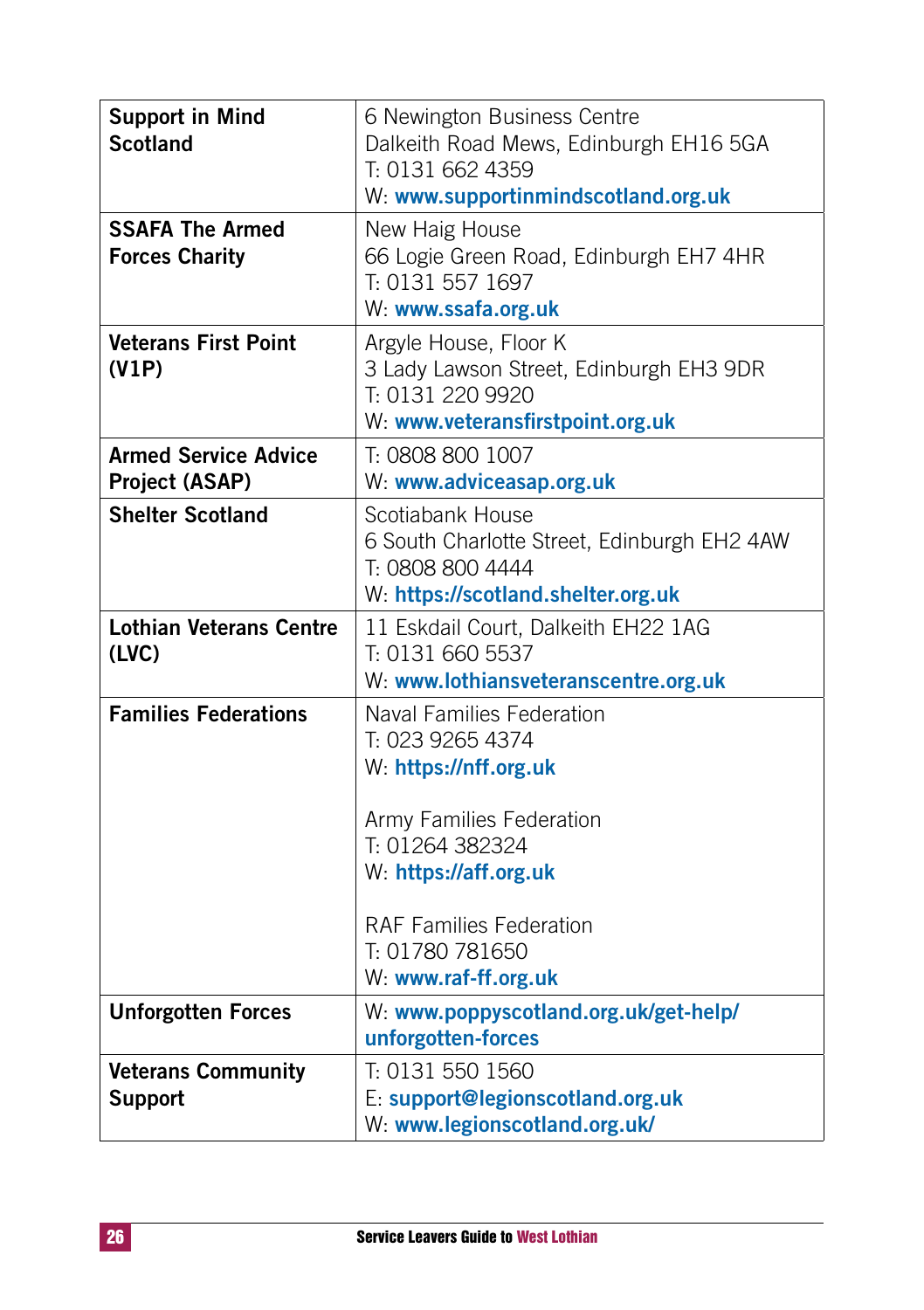